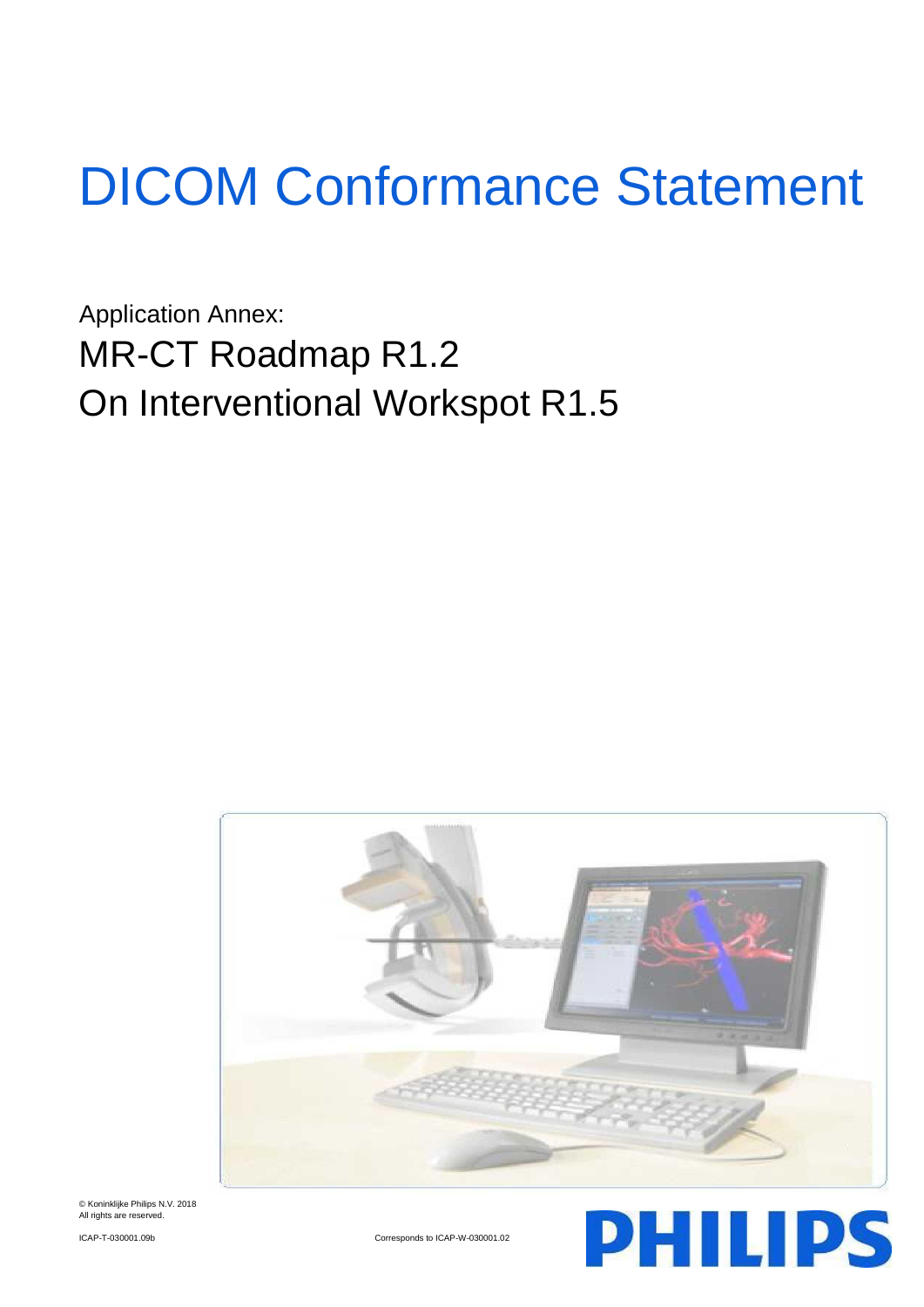**Issued by:** Philips Medical Systems Nederland BV, a Philips Healthcare company,

P.O. Box 10.000 5680 DA Best The Netherlands

Internet[: www.philips.com/dicom](http://www.philips.com/dicom)

Document Number: ICAP-PF.0034857 Date: 19-Sep-2018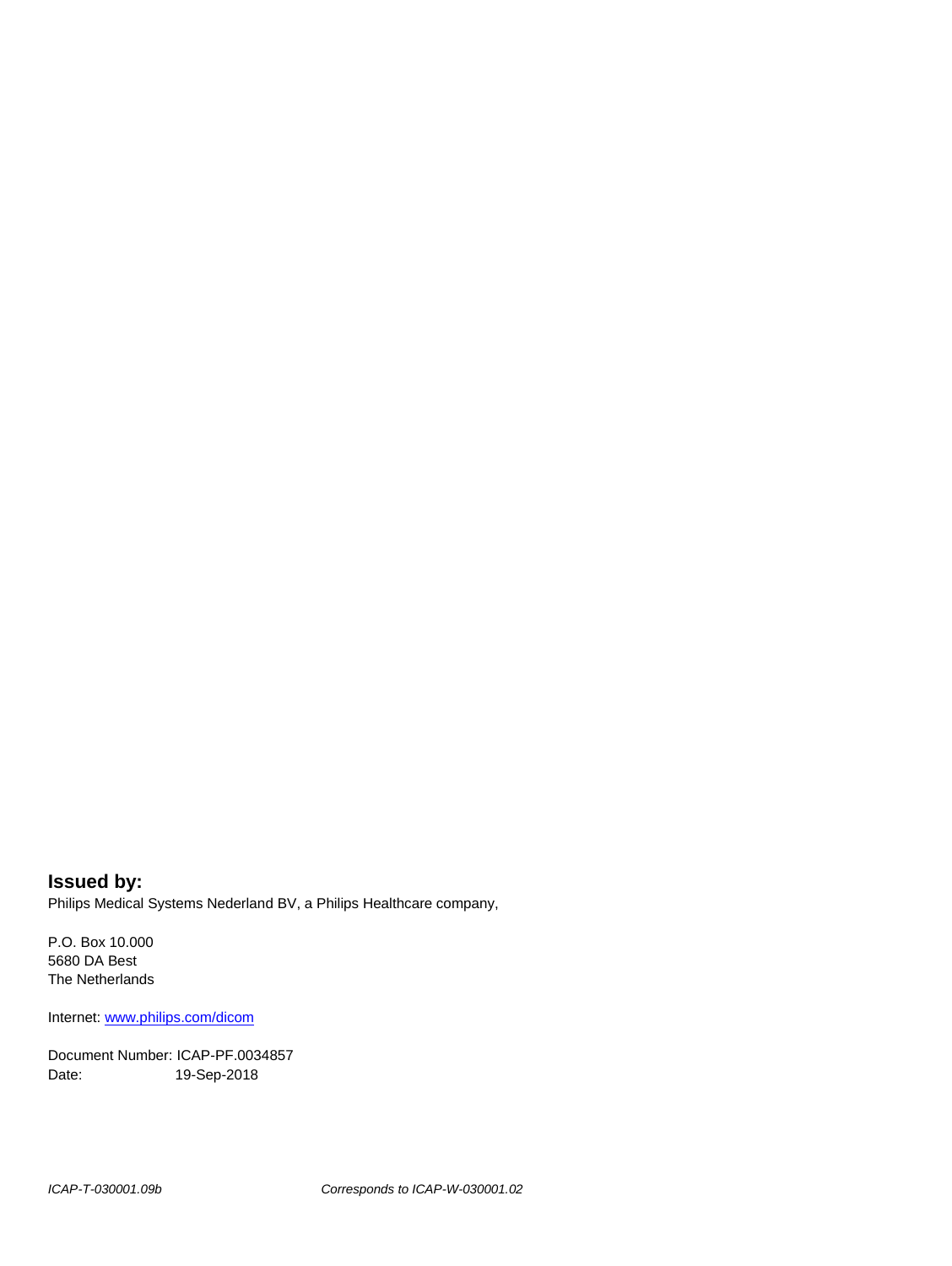# **Table of Contents**

| $\mathbf{1}$ . |  |
|----------------|--|
| 1.1.           |  |
| 1.2.           |  |
| 2.             |  |
| 2.1.           |  |
| $2.1.1$ .      |  |
| 2.1.2.         |  |
| 2.1.2.1        |  |
| 2.1.2.2.       |  |
| 2.1.2.3        |  |
| 2.1.2.4        |  |
| 2.1.2.5.       |  |
|                |  |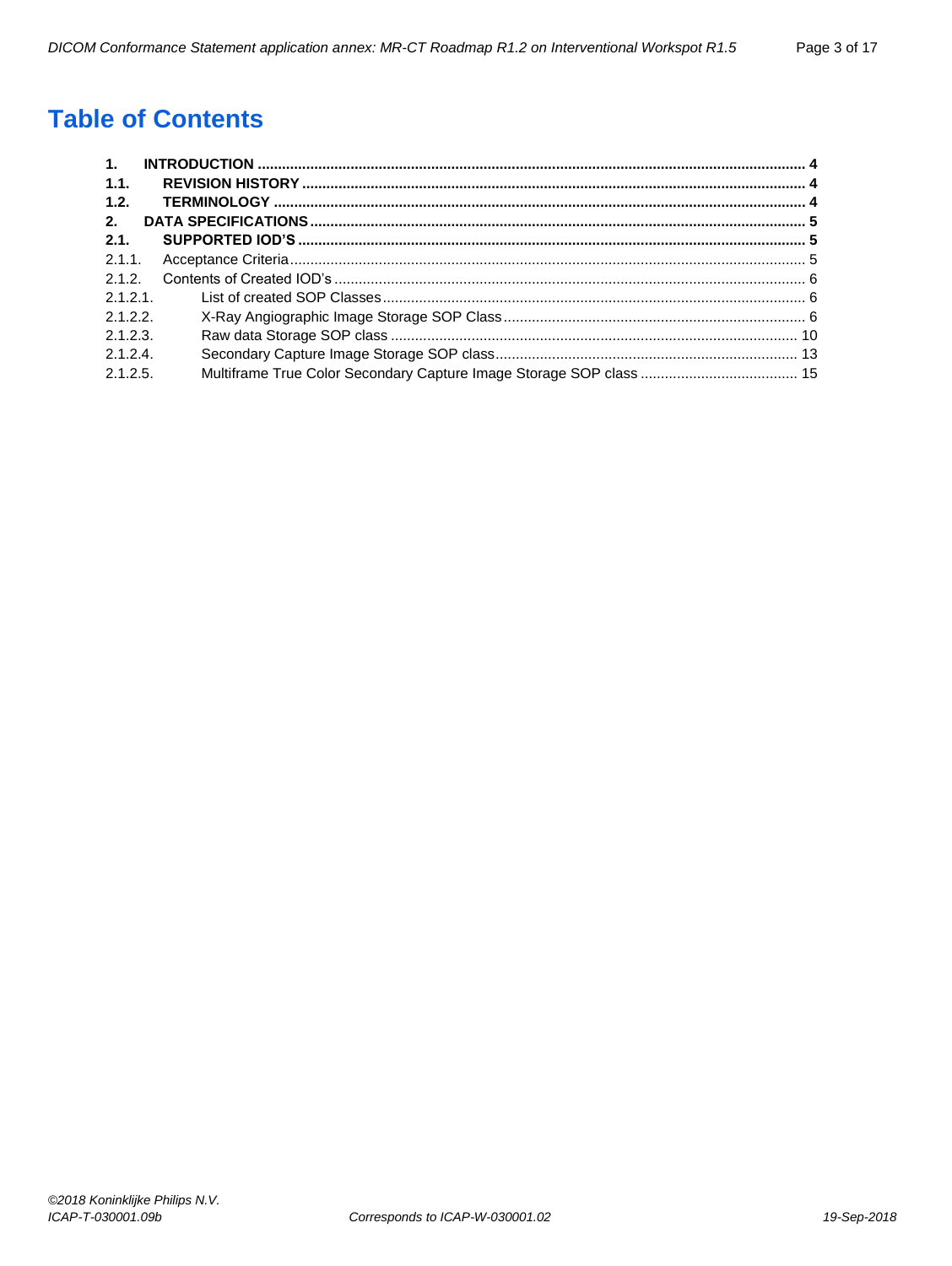## <span id="page-3-0"></span>**1. Introduction**

This DICOM Conformance Statement annex is applicable to the MR-CT Roadmap R1.2 Application, later referred to as MR-CT Roadmap Application. In general the MR-CT Roadmap Application is the user environment for viewing and analyzing MR, CT and XA images. It overlays real-time 2D fluoroscopy images and a 3D reconstruction of the vessel tree from a previous CT/MR scan.

## <span id="page-3-1"></span>**1.1. Revision History**

The revision history below provides dates and differences among individual document versions.

#### **Table 1: Revision History**

| Document Version | Date of Issue | <b>Status</b> | <b>Description</b>                                                     |
|------------------|---------------|---------------|------------------------------------------------------------------------|
| 00               | 19-Sep-2018   | Authorized    | Final Version for MR – CT Roadmap R1.2 on Interventional Workspot R1.5 |

## <span id="page-3-2"></span>**1.2. Terminology**

| <b>DICOM</b> | Digital Imaging and Communications in Medicine |
|--------------|------------------------------------------------|
| <b>IOD</b>   | Information Object Definition                  |
| UID          | Unique Identifier                              |
| VR.          | Value Representation                           |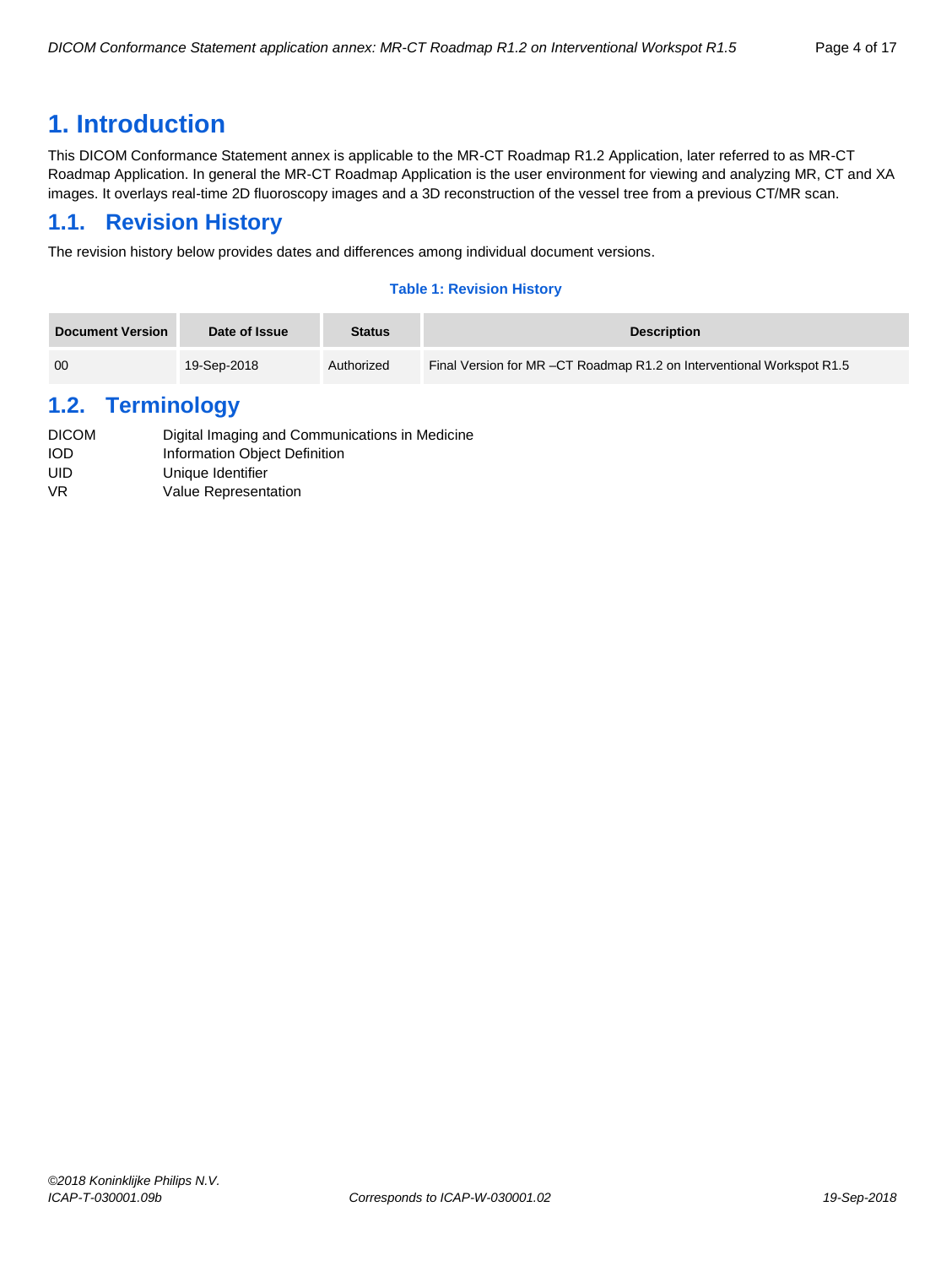# <span id="page-4-0"></span>**2. Data Specifications**

## <span id="page-4-1"></span>**2.1. Supported IOD's**

This section specifies each IOD accepted and / or created by MR-CT Roadmap Application

## ACCEPTED The applicable IOD is accepted for storage in the repository of the hosting platform and supported for import of MR-CT Roadmap Application for viewing and analysis.

CREATED The MR-CT Roadmap Application supports generation of derived data by using the applicable IOD and is able to store this data in the repository of the hosting platform.

#### **Table 2: Supported IOD's**

| <b>IOD</b>                                                      | <b>Support</b>               |                 |                |
|-----------------------------------------------------------------|------------------------------|-----------------|----------------|
| <b>Name</b>                                                     | <b>UID</b>                   | <b>ACCEPTED</b> | <b>CREATED</b> |
| Raw Data Storage SOP Class                                      | 1.2.840.10008.5.1.4.1.1.66   | <b>No</b>       | Yes            |
| X-Ray Angiographic Image Storage SOP Class                      | 1.2.840.10008.5.1.4.1.1.12.1 | Yes             | Yes            |
| Multiframe True Color Secondary Capture Image Storage SOP Class | 1.2.840.10008.5.1.4.1.1.7.4  | <b>No</b>       | Yes            |
| Secondary Capture Image Storage SOP Class                       | 1.2.840.10008.5.1.4.1.1.7    | <b>No</b>       | Yes            |
| CT Image Storage SOP Class                                      | 1.2.840.10008.5.1.4.1.1.2    | Yes             | <b>No</b>      |
| MR Image Storage SOP Class                                      | 1.2.840.10008.5.1.4.1.1.4    | Yes             | <b>No</b>      |

## <span id="page-4-2"></span>**2.1.1. Acceptance Criteria**

This section specifies the acceptance criteria applied by MR-CT Roadmap Application to which a dataset should adhere before it can be imported into the application. This can be criteria on the highest level (e.g. data from a certain manufacturer or system model) or certain DICOM attributes mandatory to be present into the dataset holding a specific value. In case one or more Philips private attributes are required, then a list of supported Philips system models will be mentioned.

#### **Table 3: Accepted system models**

| Manufacturer   | <b>Modality</b> | System Model Name(s) |
|----------------|-----------------|----------------------|
| Not applicable | Not applicable  | Not applicable       |

#### **Table 4: Accepted transfer syntaxes per IOD**

| <b>IOD</b>                                           |                              | <b>Transfer Syntax</b>                                                                                                                                                                                                                                                                                                |                                                                                                                                                                                                                          |  |
|------------------------------------------------------|------------------------------|-----------------------------------------------------------------------------------------------------------------------------------------------------------------------------------------------------------------------------------------------------------------------------------------------------------------------|--------------------------------------------------------------------------------------------------------------------------------------------------------------------------------------------------------------------------|--|
| <b>Name</b>                                          | <b>UID</b>                   | <b>Name</b>                                                                                                                                                                                                                                                                                                           | <b>UID</b>                                                                                                                                                                                                               |  |
| CT Image Storage SOP Class                           | 1.2.840.10008.5.1.4.1.1.2    | Implicit VR Little Endian<br>Explicit VR Big Endian<br><b>Explicit VR Little Endian</b><br>JPEG 2000 Image Compression<br>JPEG 2000 Image Compression<br>(Lossless Only)<br>JPEG Baseline (Process 1)<br>JPEG Extended (Process 2 & 4)<br>JPEG Lossless, Non-Hierarchical,<br>FOP (Process 14)<br><b>RLE Lossless</b> | 1.2.840.10008.1.2<br>1.2.840.10008.1.2.2<br>1.2.840.10008.1.2.1<br>1.2.840.10008.1.2.4.91<br>1.2.840.10008.1.2.4.90<br>1.2.840.10008.1.2.4.50<br>1.2.840.10008.1.2.4.51<br>1.2.840.10008.1.2.4.70<br>1.2.840.10008.1.2.5 |  |
| X-Ray Angiographic Image Storage SOP<br><b>Class</b> | 1.2.840.10008.5.1.4.1.1.12.1 | Implicit VR Little Endian<br>Explicit VR Big Endian<br>Explicit VR Little Endian<br>JPEG 2000 Image Compression<br>JPEG 2000 Image Compression<br>(Lossless Only)<br>JPEG Baseline (Process 1)<br>JPEG Extended (Process 2 & 4)<br>JPEG Lossless, Non-Hierarchical,                                                   | 1.2.840.10008.1.2<br>1.2.840.10008.1.2.2<br>1.2.840.10008.1.2.1<br>1.2.840.10008.1.2.4.91<br>1.2.840.10008.1.2.4.90<br>1.2.840.10008.1.2.4.50<br>1.2.840.10008.1.2.4.51<br>1.2.840.10008.1.2.4.70                        |  |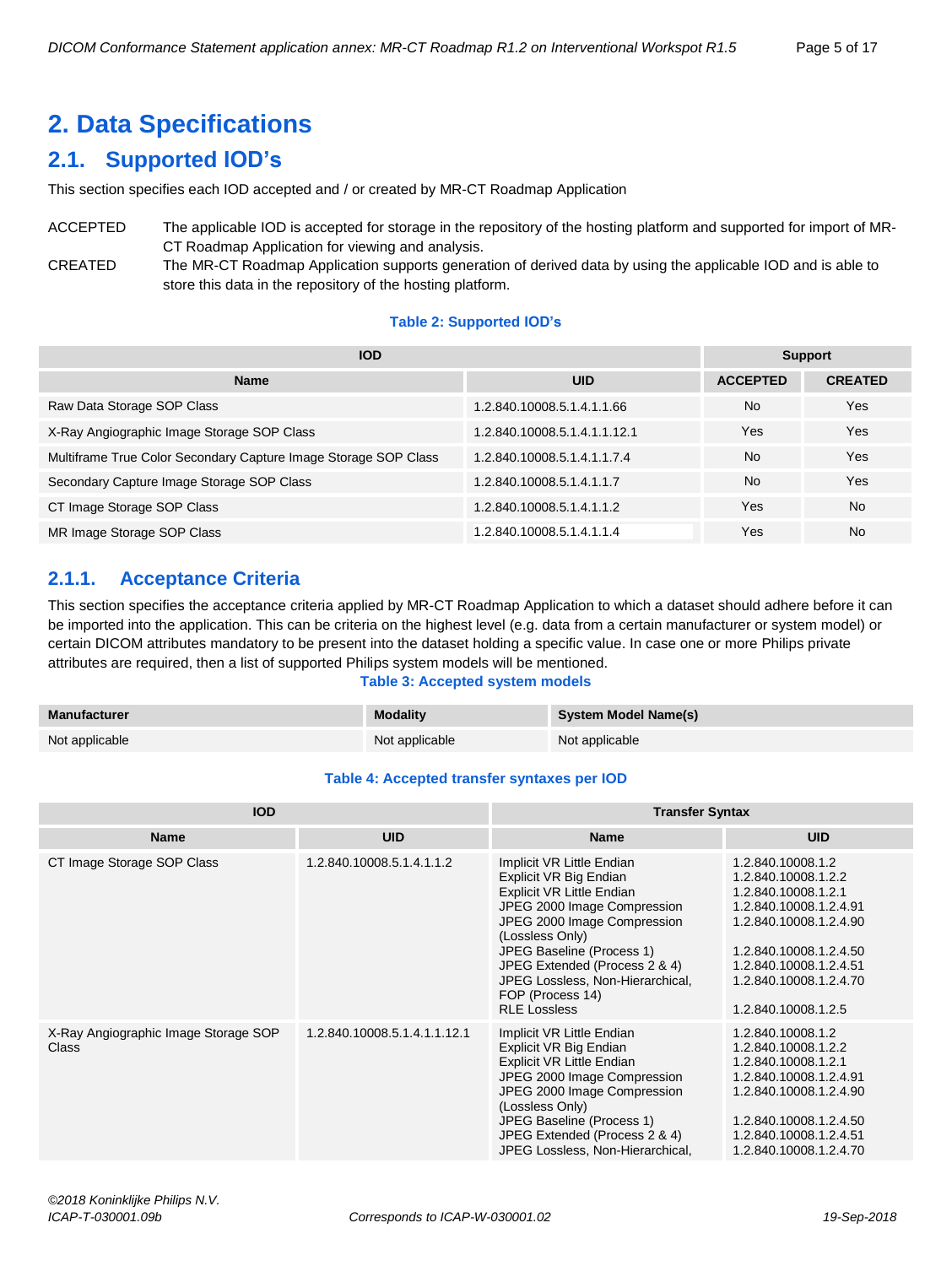|                            |                           | FOP (Process 14)<br><b>RLE Lossless</b>                                                                                                                                                                                                                                                                               | 1.2.840.10008.1.2.5                                                                                                                                                                                                      |
|----------------------------|---------------------------|-----------------------------------------------------------------------------------------------------------------------------------------------------------------------------------------------------------------------------------------------------------------------------------------------------------------------|--------------------------------------------------------------------------------------------------------------------------------------------------------------------------------------------------------------------------|
| MR Image Storage SOP Class | 1.2.840.10008.5.1.4.1.1.2 | Implicit VR Little Endian<br>Explicit VR Big Endian<br><b>Explicit VR Little Endian</b><br>JPEG 2000 Image Compression<br>JPEG 2000 Image Compression<br>(Lossless Only)<br>JPEG Baseline (Process 1)<br>JPEG Extended (Process 2 & 4)<br>JPEG Lossless, Non-Hierarchical,<br>FOP (Process 14)<br><b>RLE Lossless</b> | 1.2.840.10008.1.2<br>1.2.840.10008.1.2.2<br>1.2.840.10008.1.2.1<br>1.2.840.10008.1.2.4.91<br>1.2.840.10008.1.2.4.90<br>1.2.840.10008.1.2.4.50<br>1.2.840.10008.1.2.4.51<br>1.2.840.10008.1.2.4.70<br>1.2.840.10008.1.2.5 |

#### **Table 5: Accepted attribute values**

| <b>Attribute Name</b> | <b>Attribute Number</b> | Values / Comments |
|-----------------------|-------------------------|-------------------|
| Not applicable        | Not applicable          | Not applicable    |

## <span id="page-5-0"></span>**2.1.2. Contents of Created IOD's**

This section specifies in detail the attribute contents of created data objects. Attributes are grouped together by its corresponding module as specified by DICOM standard. Philips private attributes are excluded for specification.

Abbreviations used in the Module table for the column "Presence of Value" are:

- ALWAYS The attribute is always present with a value
- EMPTY The attribute is always present without any value (attribute sent zero length)
- VNAP The attribute is always present and its Value is Not Always Present (attribute sent zero length if no value is present)
- ANAP The attribute is present under specified condition if present then it will always have a value

The abbreviations used in the Module table for the column "Source" are:

- AUTO The attribute value is generated automatically
- CONFIG The attribute value source is a configurable parameter
- COPY The attribute value source is another SOP instance
- FIXED The attribute value is hard-coded in the application
- IMPLICIT The attribute value source is a user-implicit setting
- MPPS The attribute value is the same as that use for Modality Performed Procedure Step
- MWL The attribute value source is a Modality Worklist
- USER The attribute value source is explicit user input

#### <span id="page-5-1"></span>**2.1.2.1. List of created SOP Classes**

#### **Table 6: List of created SOP Classes**

| <b>SOP Class Name</b>                                           | <b>SOP Class UID</b>         |
|-----------------------------------------------------------------|------------------------------|
| X-Ray Angiographic Image Storage SOP Class                      | 1.2.840.10008.5.1.4.1.1.12.1 |
| Raw Data Storage SOP Class                                      | 1.2.840.10008.5.1.4.1.1.66   |
| Secondary Capture Image Storage SOP Class                       | 1.2.840.10008.5.1.4.1.1.7    |
| Multiframe True Color Secondary Capture Image Storage SOP Class | 1.2.840.10008.5.1.4.1.1.7.4  |

#### <span id="page-5-2"></span>**2.1.2.2. X-Ray Angiographic Image Storage SOP Class**

#### **Table 7: IOD of Created X-Ray Angiographic Image Storage Instances**

| <b>Information Entity</b> | <b>Module</b>               | <b>Presence Of Module</b> |
|---------------------------|-----------------------------|---------------------------|
| Patient                   | <b>Patient Module</b>       | <b>ALWAYS</b>             |
| Study                     | <b>General Study Module</b> | <b>ALWAYS</b>             |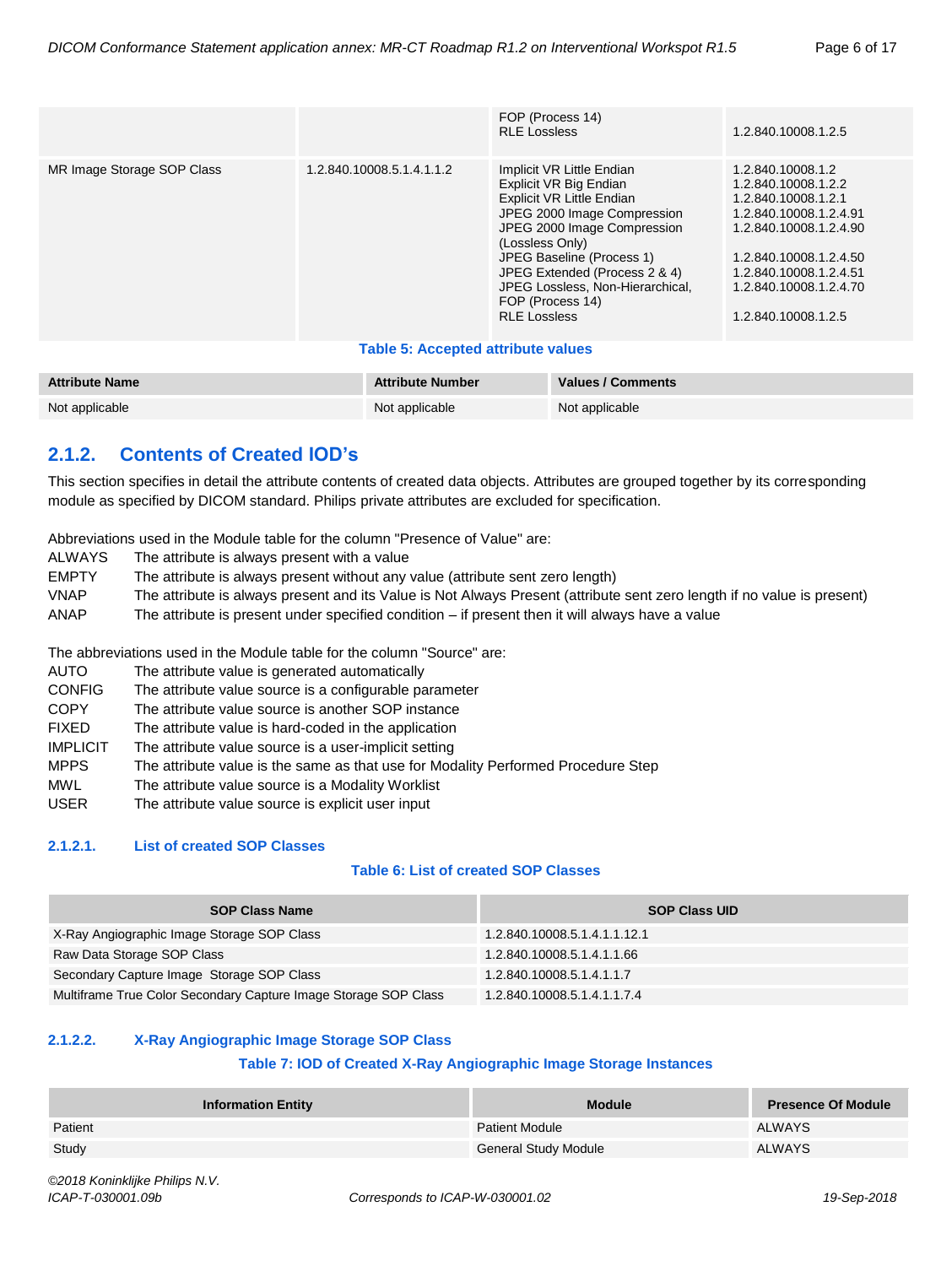| <b>General Series Module</b>    | <b>ALWAYS</b> |
|---------------------------------|---------------|
| <b>General Equipment Module</b> | <b>ALWAYS</b> |
| General Image Module            | <b>ALWAYS</b> |
| Image Pixel Module              | <b>ALWAYS</b> |
| Cine Module                     | <b>ALWAYS</b> |
| Multi-Frame Module              | <b>ALWAYS</b> |
| <b>Display Shutter Module</b>   | <b>ALWAYS</b> |
| X-Ray Image Module              | <b>ALWAYS</b> |
| X-Ray Acquisition Module        | <b>ALWAYS</b> |
| X-Ray Table Module              | <b>ALWAYS</b> |
| <b>XA Positioner Module</b>     | <b>ALWAYS</b> |
| DX Detector Module              | <b>ALWAYS</b> |
| <b>VOI LUT Module</b>           | <b>ALWAYS</b> |
| SOP Common Module               | <b>ALWAYS</b> |
|                                 |               |

#### **Table 8: Patient Module**

| <b>Attribute Name</b> | Tag       | <b>VR</b> | Value | <b>Presence of Value</b> | <b>Source</b> | <b>Comment</b> |
|-----------------------|-----------|-----------|-------|--------------------------|---------------|----------------|
| Patient's Name        | 0010,0010 | <b>PN</b> |       | <b>VNAP</b>              |               |                |
| Patient ID            | 0010,0020 | LO.       |       | <b>VNAP</b>              |               |                |
| Patient's Birth Date  | 0010,0030 | DA        |       | <b>VNAP</b>              |               |                |
| Patient's Sex         | 0010,0040 | <b>CS</b> |       | <b>VNAP</b>              |               |                |

#### **Table 9: General Study Module**

| <b>Attribute Name</b>      | Tag       | <b>VR</b> | Value | <b>Presence of Value</b> | <b>Source</b> | <b>Comment</b> |
|----------------------------|-----------|-----------|-------|--------------------------|---------------|----------------|
| <b>Study Date</b>          | 0008,0020 | DA        |       | <b>VNAP</b>              |               |                |
| <b>Study Time</b>          | 0008,0030 | <b>TM</b> |       | <b>VNAP</b>              |               |                |
| <b>Accession Number</b>    | 0008,0050 | -SH       |       | <b>VNAP</b>              |               |                |
| Referring Physician's Name | 0008,0090 | <b>PN</b> |       | <b>VNAP</b>              |               |                |
| Study Instance UID         | 0020,000D | - UI      |       | ALWAYS                   |               |                |
| Study ID                   | 0020.0010 | -SH       |       | <b>VNAP</b>              |               |                |

#### **Table 10: General Series Module**

| <b>Attribute Name</b>               | Tag       | <b>VR</b> | Value | <b>Presence of Value</b> | <b>Source</b> | <b>Comment</b> |
|-------------------------------------|-----------|-----------|-------|--------------------------|---------------|----------------|
| Series Date                         | 0008,0021 | DA        |       | <b>ANAP</b>              |               |                |
| Series Time                         | 0008,0031 | <b>TM</b> |       | ANAP                     |               |                |
| Modality                            | 0008,0060 | <b>CS</b> |       | <b>ALWAYS</b>            |               |                |
| <b>Series Description</b>           | 0008,103E | LO        |       | ANAP                     |               |                |
| Performing Physician's Name         | 0008,1050 | <b>PN</b> |       | ANAP                     |               |                |
| <b>Related Series Sequence</b>      | 0008,1250 | SQ        |       | ANAP                     |               |                |
| >Study Instance UID                 | 0020,000D | UI        |       | <b>ALWAYS</b>            |               |                |
| >Series Instance UID                | 0020,000E | UI        |       | <b>ALWAYS</b>            |               |                |
| >Purpose of Reference Code Sequence | 0040,A170 | <b>SQ</b> |       | <b>VNAP</b>              |               |                |
| Series Instance UID                 | 0020,000E | UI        |       | <b>ALWAYS</b>            |               |                |
| Series Number                       | 0020,0011 | <b>IS</b> |       | <b>VNAP</b>              |               |                |
| Performed Procedure Step Start Date | 0040,0244 | <b>DA</b> |       | ANAP                     |               |                |
| Performed Procedure Step Start Time | 0040,0245 | <b>TM</b> |       | ANAP                     |               |                |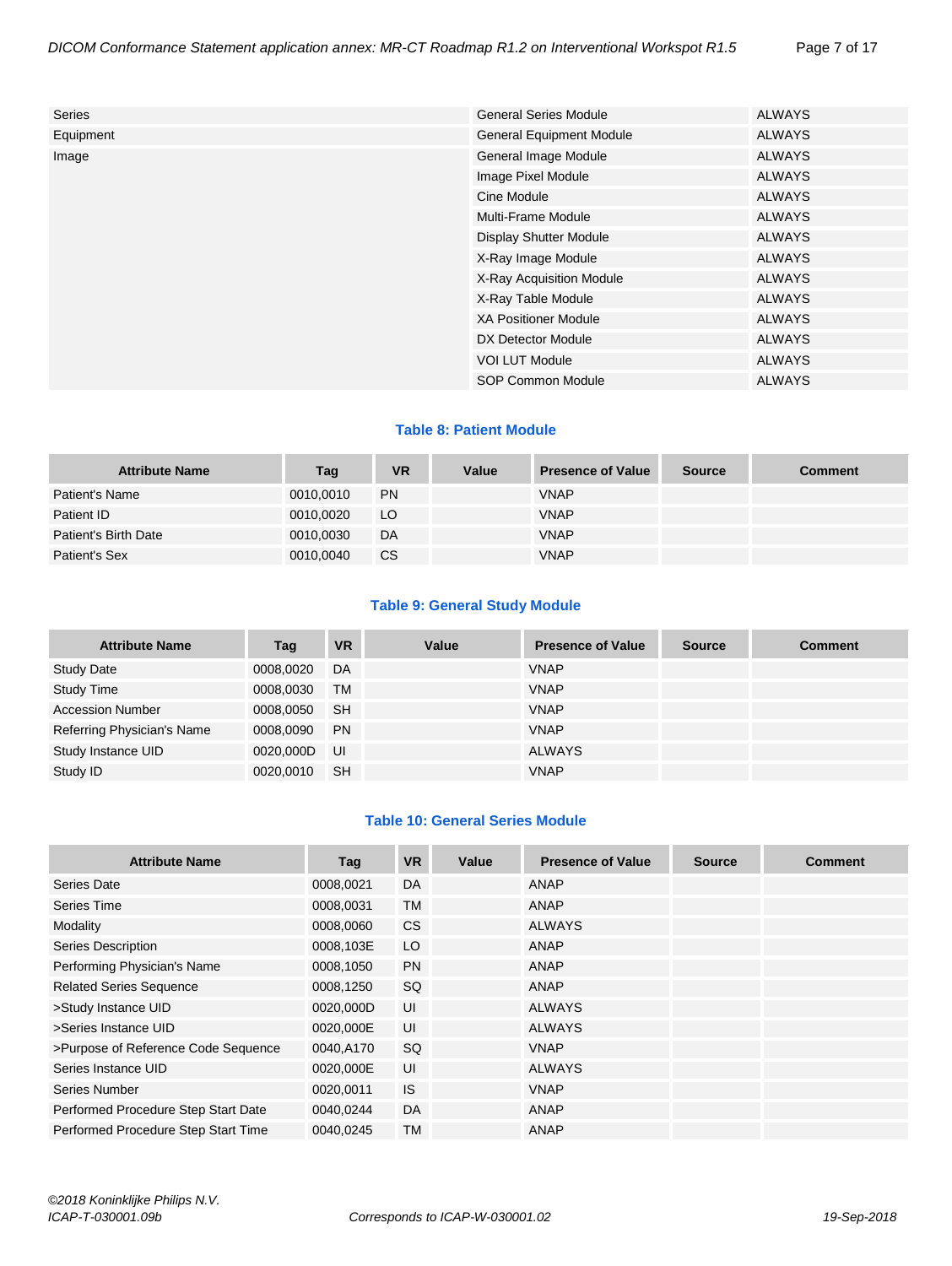```
Performed Procedure Step ID 0040,0253 SH ANAP
```
#### **Table 11: General Equipment Module**

| <b>Attribute Name</b>     | Tag       | <b>VR</b> | Value                      | <b>Presence of Value</b> | <b>Source</b> | <b>Comment</b>                                       |
|---------------------------|-----------|-----------|----------------------------|--------------------------|---------------|------------------------------------------------------|
| Manufacturer              | 0008,0070 | LO.       | <b>Philips</b>             | <b>VNAP</b>              |               |                                                      |
| <b>Institution Name</b>   | 0008,0080 | LO.       |                            | ANAP                     |               |                                                      |
| Manufacturer's Model Name | 0008,1090 | LO.       | Interventional<br>Workspot | <b>ANAP</b>              |               |                                                      |
| Software Versions         | 0018,1020 | LO.       | 1.5.x                      | ANAP                     |               | where "x" is the detailed<br>application SW version. |

#### **Table 12: General Image Module**

| <b>Attribute Name</b>       | Tag       | <b>VR</b> | Value | <b>Presence of Value</b> | <b>Source</b> | <b>Comment</b> |
|-----------------------------|-----------|-----------|-------|--------------------------|---------------|----------------|
| Image Type                  | 0008,0008 | <b>CS</b> |       | <b>ANAP</b>              |               |                |
| <b>Acquisition Date</b>     | 0008,0022 | DA        |       | <b>ANAP</b>              |               |                |
| <b>Content Date</b>         | 0008,0023 | DA        |       | <b>VNAP</b>              |               |                |
| <b>Acquisition Time</b>     | 0008,0032 | <b>TM</b> |       | <b>ANAP</b>              |               |                |
| <b>Content Time</b>         | 0008,0033 | <b>TM</b> |       | <b>VNAP</b>              |               |                |
| <b>Instance Number</b>      | 0020,0013 | <b>IS</b> |       | <b>VNAP</b>              |               |                |
| <b>Patient Orientation</b>  | 0020,0020 | <b>CS</b> |       | <b>ANAP</b>              |               |                |
| Lossy Image Compression     | 0028,2110 | <b>CS</b> |       | <b>ANAP</b>              |               |                |
| Icon Image Sequence         | 0088,0200 | SQ        |       | <b>ANAP</b>              |               |                |
| >Samples per Pixel          | 0028,0002 | US        |       | <b>ALWAYS</b>            |               |                |
| >Photometric Interpretation | 0028,0004 | <b>CS</b> |       | <b>ALWAYS</b>            |               |                |
| >Rows                       | 0028,0010 | US        |       | <b>ALWAYS</b>            |               |                |
| >Columns                    | 0028,0011 | US        |       | <b>ALWAYS</b>            |               |                |
| >Bits Allocated             | 0028,0100 | US        |       | <b>ALWAYS</b>            |               |                |
| >Bits Stored                | 0028,0101 | US        |       | <b>ALWAYS</b>            |               |                |
| >High Bit                   | 0028,0102 | US        |       | <b>ALWAYS</b>            |               |                |
| >Pixel Representation       | 0028,0103 | US        |       | <b>ALWAYS</b>            |               |                |
| >Pixel Data                 | 7FE0,0010 | OW/OB     |       | <b>ANAP</b>              |               |                |
| >Image Type                 | 0008,0008 | <b>CS</b> |       | <b>ANAP</b>              |               |                |
| >SOP Class UID              | 0008,0016 | UI        |       | <b>ANAP</b>              |               |                |
| >SOP Instance UID           | 0008,0018 | UI        |       | <b>ANAP</b>              |               |                |
| >Instance Number            | 0020,0013 | IS        |       | <b>ANAP</b>              |               |                |
| >Patient Orientation        | 0020,0020 | <b>CS</b> |       | <b>ANAP</b>              |               |                |

#### **Table 13: Image Pixel Module**

| <b>Attribute Name</b>       | Tag       | <b>VR</b> | Value | <b>Presence of Value</b> | <b>Source</b> | <b>Comment</b> |
|-----------------------------|-----------|-----------|-------|--------------------------|---------------|----------------|
| Samples per Pixel           | 0028,0002 | US.       |       | ALWAYS                   |               |                |
| Photometric Interpretation  | 0028,0004 | <b>CS</b> |       | <b>ALWAYS</b>            |               |                |
| Rows                        | 0028,0010 | US        |       | <b>ALWAYS</b>            |               |                |
| Columns                     | 0028,0011 | US.       |       | <b>ALWAYS</b>            |               |                |
| <b>Bits Allocated</b>       | 0028,0100 | US        |       | <b>ALWAYS</b>            |               |                |
| <b>Bits Stored</b>          | 0028,0101 | US        |       | <b>ALWAYS</b>            |               |                |
| High Bit                    | 0028,0102 | US        |       | <b>ALWAYS</b>            |               |                |
| <b>Pixel Representation</b> | 0028.0103 | US        |       | <b>ALWAYS</b>            |               |                |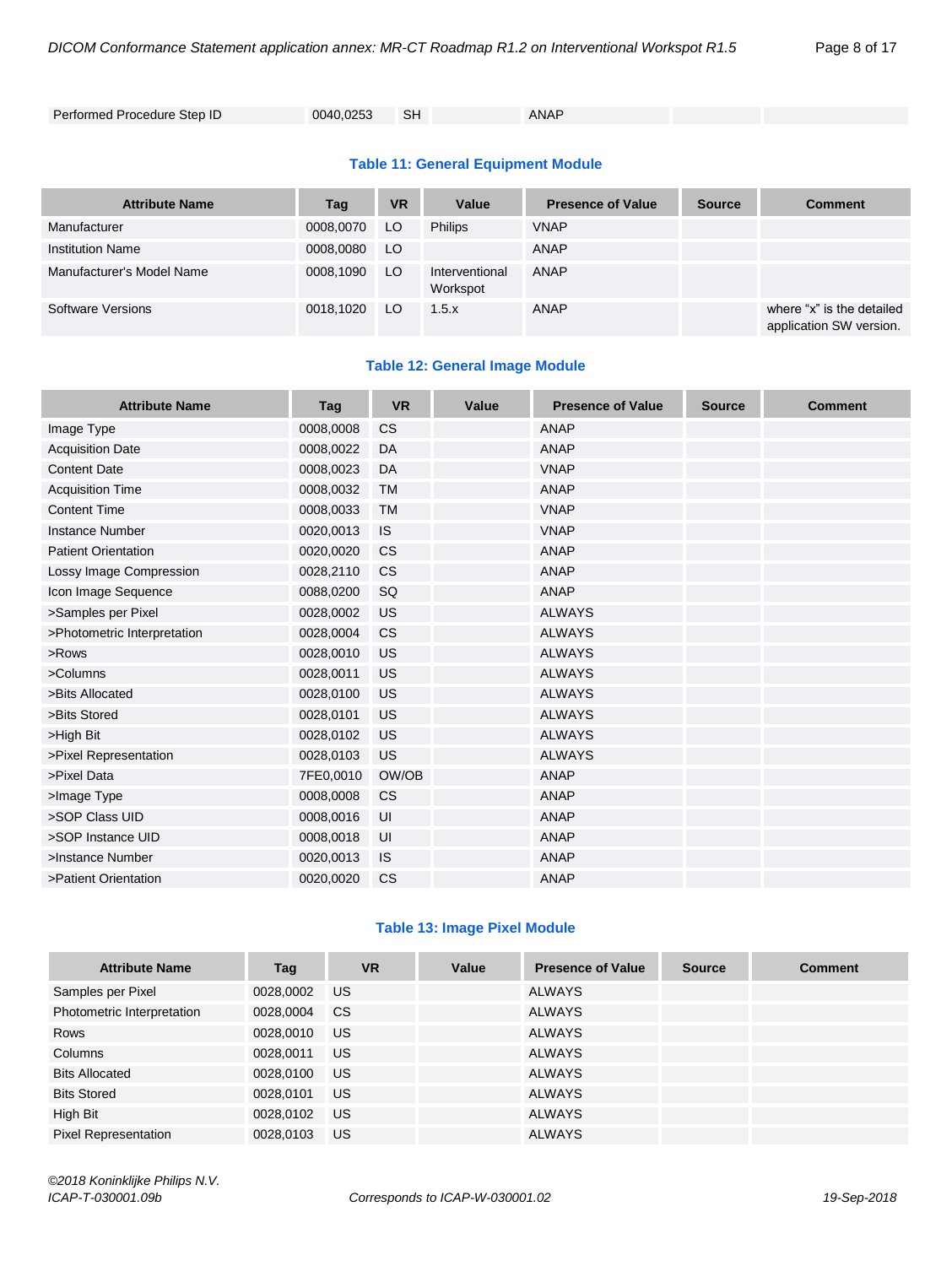| <b>Pixel Data</b> | 7FE0.0010 OB/OW | <b>VNAP</b> |  |
|-------------------|-----------------|-------------|--|

#### **Table 14: Cine Module**

| <b>Attribute Name</b> | <b>Tag</b> | <b>VR</b> | Value | <b>Presence of Value</b> | <b>Source</b> | <b>Comment</b> |
|-----------------------|------------|-----------|-------|--------------------------|---------------|----------------|
| Cine Rate             | 0018.0040  | <b>IS</b> |       | <b>ANAP</b>              |               |                |
| Frame Time            | 0018,1063  | DS.       |       | <b>ALWAYS</b>            |               |                |

#### **Table 15: Multi-Frame Module**

| <b>Attribute Name</b>          | Taq       | <b>VR</b> | Value | <b>Presence of Value</b> | <b>Source</b> | Comment |
|--------------------------------|-----------|-----------|-------|--------------------------|---------------|---------|
| Number of Frames               | 0028.0008 | - IS      |       | <b>ALWAYS</b>            |               |         |
| <b>Frame Increment Pointer</b> | 0028,0009 | AT        |       | <b>ALWAYS</b>            |               |         |

#### **Table 16: Display Shutter Module**

| <b>Attribute Name</b>              | Tag          | <b>VR</b> | Value | <b>Presence of Value</b> | <b>Source</b> | <b>Comment</b> |
|------------------------------------|--------------|-----------|-------|--------------------------|---------------|----------------|
| <b>Shutter Shape</b>               | 0018,1600    | <b>CS</b> |       | <b>ALWAYS</b>            |               |                |
| <b>Shutter Left Vertical Edge</b>  | 0018.1602 IS |           |       | <b>ALWAYS</b>            |               |                |
| <b>Shutter Right Vertical Edge</b> | 0018.1604 IS |           |       | ALWAYS                   |               |                |
| Shutter Upper Horizontal Edge      | 0018.1606 IS |           |       | <b>ALWAYS</b>            |               |                |
| Shutter Lower Horizontal Edge      | 0018.1608    | - IS      |       | <b>ALWAYS</b>            |               |                |

#### **Table 17: X-Ray Image Module**

| <b>Attribute Name</b>          | Tag       | <b>VR</b>     | Value | <b>Presence of Value</b> | <b>Source</b> | <b>Comment</b> |
|--------------------------------|-----------|---------------|-------|--------------------------|---------------|----------------|
| Image Type                     | 0008,0008 | <b>CS</b>     |       | <b>ALWAYS</b>            |               |                |
| Samples per Pixel              | 0028.0002 | US.           |       | ALWAYS                   |               |                |
| Photometric Interpretation     | 0028,0004 | <b>CS</b>     |       | <b>ALWAYS</b>            |               |                |
| <b>Frame Increment Pointer</b> | 0028.0009 | AT            |       | <b>ALWAYS</b>            |               |                |
| <b>Bits Allocated</b>          | 0028,0100 | <b>US</b>     |       | <b>ALWAYS</b>            |               |                |
| <b>Bits Stored</b>             | 0028.0101 | US.           |       | ALWAYS                   |               |                |
| High Bit                       | 0028,0102 | <b>US</b>     |       | <b>ALWAYS</b>            |               |                |
| <b>Pixel Representation</b>    | 0028,0103 | US.           |       | <b>ALWAYS</b>            |               |                |
| Pixel Intensity Relationship   | 0028.1040 | <b>CS</b>     |       | <b>ALWAYS</b>            |               |                |
| Lossy Image Compression        | 0028.2110 | <sub>CS</sub> |       | <b>ALWAYS</b>            |               |                |

#### **Table 18: X-Ray Acquisition Module**

| <b>Attribute Name</b>    | Tag       | <b>VR</b> | Value | <b>Presence of Value</b> | <b>Source</b> | <b>Comment</b> |
|--------------------------|-----------|-----------|-------|--------------------------|---------------|----------------|
| <b>KVP</b>               | 0018,0060 | <b>DS</b> |       | <b>VNAP</b>              |               |                |
| Exposure Time            | 0018,1150 | <b>IS</b> |       | <b>VNAP</b>              |               |                |
| <b>Radiation Setting</b> | 0018,1155 | CS.       |       | ALWAYS                   |               |                |
| Imager Pixel Spacing     | 0018,1164 | DS.       |       | ANAP                     |               |                |
| Pixel Spacing            | 0028,0030 | <b>DS</b> |       | <b>ALWAYS</b>            |               |                |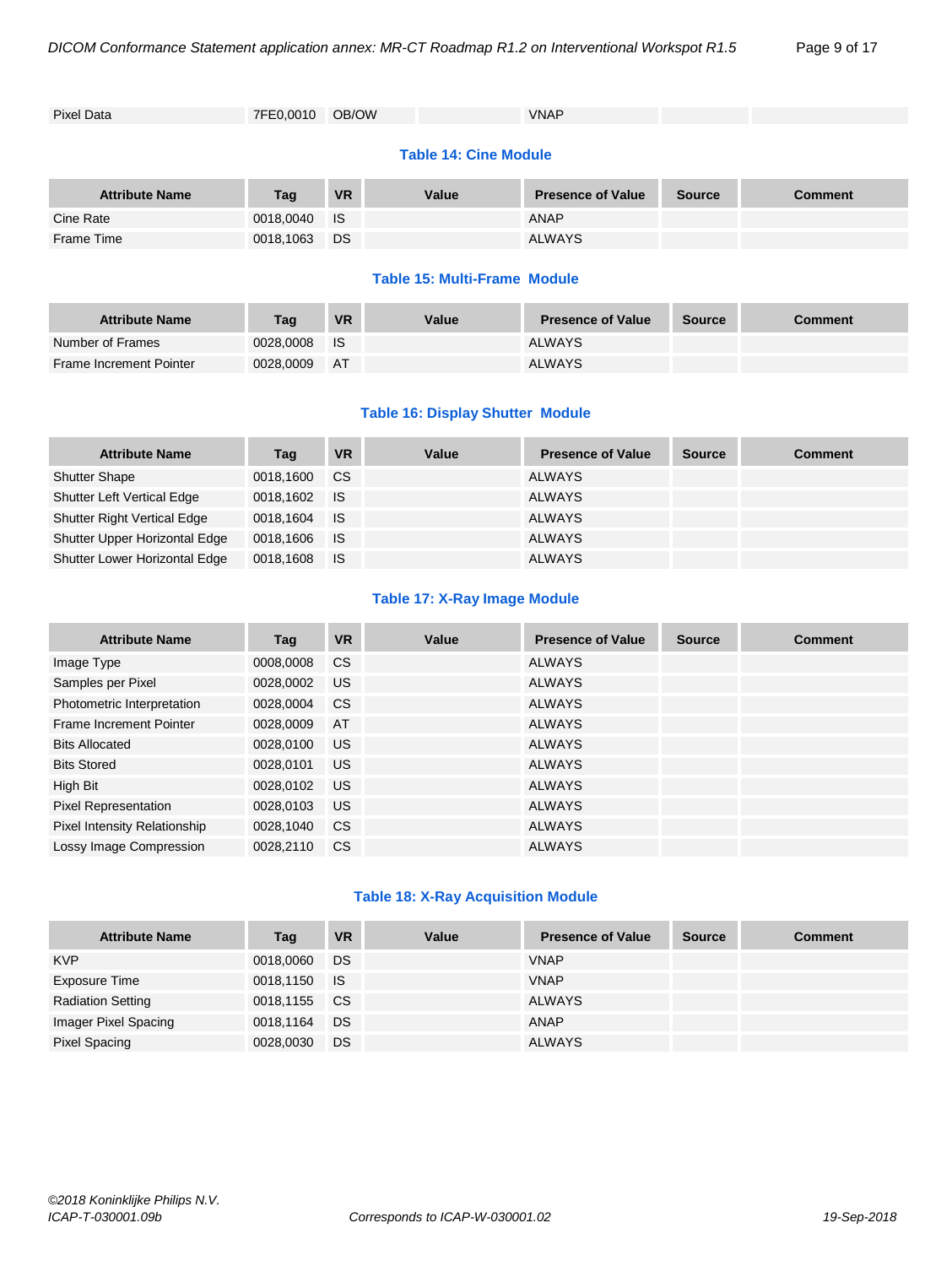#### **Table 19: X-Ray Table Module**

| <b>Attribute Name</b> | Taq          | <b>VR</b> | Value | <b>Presence of Value</b> | <b>Source</b> | <b>Comment</b> |
|-----------------------|--------------|-----------|-------|--------------------------|---------------|----------------|
| <b>Table Motion</b>   | 0018.1134 DS |           |       | <b>VNAP</b>              |               |                |
| Table Angle           | 0018.1138    | <b>DS</b> |       | ANAP                     |               |                |

#### **Table 20: XA Positioner Module**

| <b>Attribute Name</b>                        | Tag       | <b>VR</b>     | Value | <b>Presence of Value</b> | <b>Source</b> | <b>Comment</b> |
|----------------------------------------------|-----------|---------------|-------|--------------------------|---------------|----------------|
| Distance Source to Patient                   | 0018,1111 | <b>DS</b>     |       | ANAP                     |               |                |
| Distance Source to Patient                   | 0018,1111 | <b>DS</b>     |       | <b>ANAP</b>              |               |                |
| <b>Positioner Motion</b>                     | 0018,1500 | <sub>CS</sub> |       | <b>VNAP</b>              |               |                |
| <b>Positioner Primary Angle</b>              | 0018,1510 | <b>DS</b>     |       | <b>VNAP</b>              |               |                |
| Positioner Secondary Angle                   | 0018,1511 | <b>DS</b>     |       | <b>VNAP</b>              |               |                |
| <b>Positioner Primary Angle</b><br>Increment | 0018,1520 | <b>DS</b>     |       | <b>VNAP</b>              |               |                |
| Positioner Secondary Angle<br>Increment      | 0018,1521 | <b>DS</b>     |       | <b>VNAP</b>              |               |                |

#### **Table 21: DX Detector Module**

| <b>Attribute Name</b> | Taq       | <b>VR</b> | Value | <b>Presence of Value</b> | Source | Comment |
|-----------------------|-----------|-----------|-------|--------------------------|--------|---------|
| Imager Pixel Spacing  | 0018.1164 | - DS      |       | <b>ALWAYS</b>            |        |         |
| Pixel Spacing         | 0028.0030 | DS        |       | <b>ALWAYS</b>            |        |         |

#### **Table 22: VOI LUT Module**

| <b>Attribute Name</b> | Taq       | <b>VR</b> | Value | <b>Presence of Value</b> | <b>Source</b> | <b>Comment</b> |
|-----------------------|-----------|-----------|-------|--------------------------|---------------|----------------|
| <b>Window Center</b>  | 0028.1050 | DS        |       | <b>ALWAYS</b>            |               |                |
| Window Width          | 0028.1051 | DS        |       | <b>ALWAYS</b>            |               |                |

#### **Table 23: SOP Common Module**

| <b>Attribute Name</b>  | Tag       | <b>VR</b> | Value                            | <b>Presence of Value</b> | <b>Source</b> | <b>Comment</b> |
|------------------------|-----------|-----------|----------------------------------|--------------------------|---------------|----------------|
| Instance Creation Date | 0008.0012 | DA        |                                  | ANAP                     |               |                |
| Instance Creation Time | 0008.0013 | <b>TM</b> |                                  | ANAP                     |               |                |
| SOP Class UID          | 0008,0016 | UI        | 1.2.840.10008.5.1.4.1.1.<br>12.1 | <b>ALWAYS</b>            |               |                |
| SOP Instance UID       | 0008,0018 | UI        |                                  | <b>ALWAYS</b>            |               |                |
| Instance Number        | 0020,0013 | <b>IS</b> |                                  | ANAP                     |               |                |

#### <span id="page-9-0"></span>**2.1.2.3. Raw data Storage SOP class**

#### **Table 24: IOD of Created Raw Data Storage SOP Class Instances**

| <b>Information Entity</b> | <b>Module</b>               | <b>Presence Of Module</b> |
|---------------------------|-----------------------------|---------------------------|
| Patient                   | <b>Patient Module</b>       | <b>ALWAYS</b>             |
| Study                     | <b>General Study Module</b> | <b>ALWAYS</b>             |
| Series                    | General Series Module       | ALWAYS                    |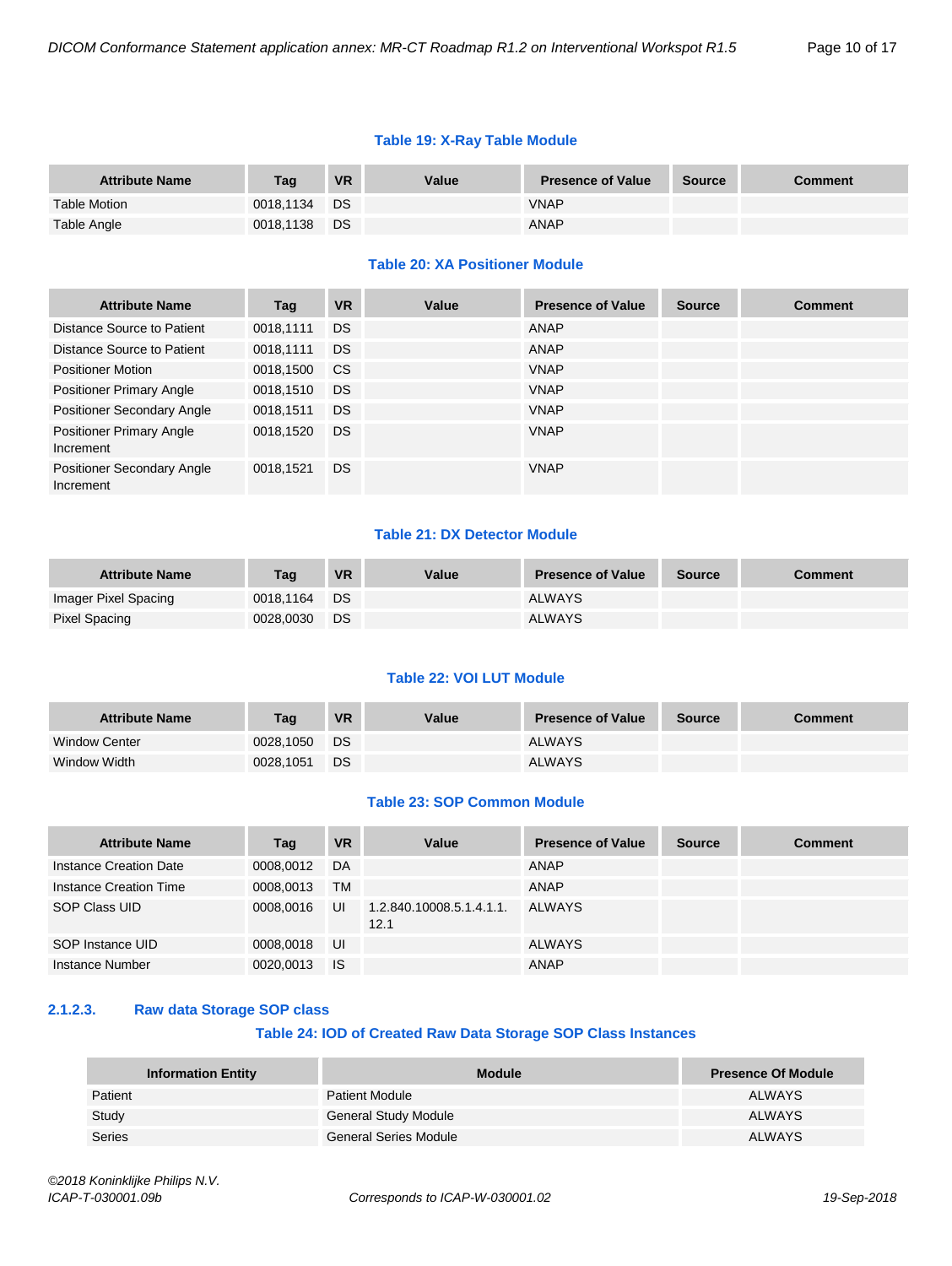| Frame of Reference | Frame of Reference                | <b>OPTIONAL</b> |
|--------------------|-----------------------------------|-----------------|
| Equipment          | <b>General Equipment Module</b>   | ALWAYS          |
| Image              | <b>Acquisition Context Module</b> | ALWAYS          |
|                    | Raw Data Module                   | ALWAYS          |
|                    | SOP Common Module                 | <b>ALWAYS</b>   |

#### **Table 25 : Patient Module**

| <b>Attribute Name</b> | Tag       | <b>VR</b> | Value | <b>Presence of Value</b> | <b>Source</b> | <b>Comment</b>             |
|-----------------------|-----------|-----------|-------|--------------------------|---------------|----------------------------|
| Patient's Name        | 0010,0010 | <b>PN</b> |       | <b>ALWAYS</b>            | <b>COPY</b>   | copied from source<br>data |
| Patient ID            | 0010,0020 | LO        |       | <b>ALWAYS</b>            | <b>COPY</b>   | copied from source<br>data |
| Patient's Birth Date  | 0010,0030 | DA        |       | <b>VNAP</b>              | <b>COPY</b>   | copied from source<br>data |
| Patient's Sex         | 0010,0040 | <b>CS</b> |       | <b>ALWAYS</b>            | <b>COPY</b>   | copied from source<br>data |

#### **Table 26 : General Study Module**

| <b>Attribute Name</b>      | Tag       | <b>VR</b> | Value | <b>Presence of Value</b> | <b>Source</b> | <b>Comment</b>             |
|----------------------------|-----------|-----------|-------|--------------------------|---------------|----------------------------|
| <b>Study Date</b>          | 0008.0020 | DA        |       | <b>ALWAYS</b>            | <b>COPY</b>   | copied from<br>source data |
| <b>Study Time</b>          | 0008,0030 | <b>TM</b> |       | <b>ALWAYS</b>            | <b>COPY</b>   | copied from<br>source data |
| Referring Physician's Name | 0008.0090 | <b>PN</b> |       | <b>VNAP</b>              | <b>COPY</b>   | copied from<br>source data |
| Study Instance UID         | 0020.000D | UI        |       | <b>ALWAYS</b>            | <b>COPY</b>   | copied from<br>source data |
| Study ID                   | 0020.0010 | <b>SH</b> |       | <b>ALWAYS</b>            | <b>COPY</b>   | copied from<br>source data |
| <b>Accession Number</b>    | 0008,0050 | <b>SH</b> |       | <b>EMPTY</b>             | COPY, USER    |                            |

#### **Table 27 : General Series Module**

| <b>Attribute Name</b>                  | Tag       | <b>VR</b> | Value | <b>Presence of Value</b> | <b>Source</b> | <b>Comment</b>             |
|----------------------------------------|-----------|-----------|-------|--------------------------|---------------|----------------------------|
| Series Date                            | 0008,0021 | <b>DA</b> |       | <b>ALWAYS</b>            | <b>COPY</b>   | copied from<br>source data |
| Series Time                            | 0008,0031 | ТM        |       | <b>ALWAYS</b>            | <b>COPY</b>   | copied from<br>source data |
| Modality                               | 0008,0060 | <b>CS</b> |       | <b>ALWAYS</b>            | <b>COPY</b>   | copied from<br>source data |
| Performing Physicians' name            | 0008,1050 | <b>PN</b> |       |                          |               |                            |
| <b>Related Series Sequence</b>         | 0008,1250 | SQ        |       |                          |               |                            |
| >Study Instance UID                    | 0020,000D | UI        |       |                          |               |                            |
| >Series Instance UID                   | 0020,000E | UI        |       | <b>ALWAYS</b>            | <b>COPY</b>   | copied from<br>source data |
| >Purpose of Reference Code<br>Sequence | 0040,A170 | <b>SQ</b> |       |                          |               |                            |
| Series Number                          | 0020,0011 | IS        |       | <b>ALWAYS</b>            | <b>COPY</b>   | copied from<br>source data |
| Laterality                             | 0020,0060 | <b>CS</b> |       | <b>ANAP</b>              |               |                            |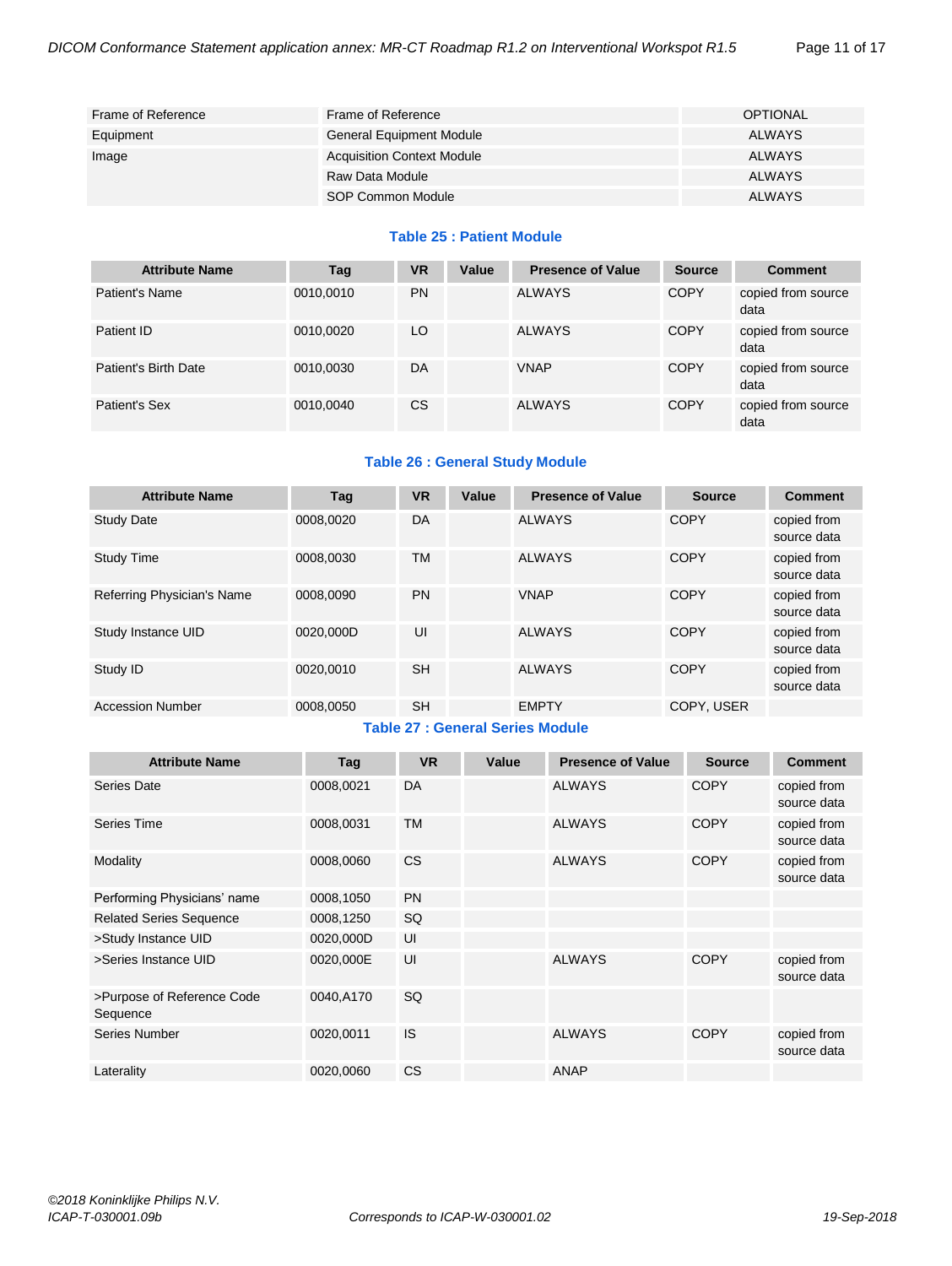#### **Table 28: Frame of Reference Module**

| <b>Attribute Name</b>               | Tag       | <b>VR</b> | Value | <b>Presence of Value</b> | <b>Source</b> | <b>Comment</b>             |
|-------------------------------------|-----------|-----------|-------|--------------------------|---------------|----------------------------|
| Frame of Reference UID              | 0020.0052 | UI        |       | <b>ALWAYS</b>            | <b>COPY</b>   | copied from<br>source data |
| <b>Position Reference Indicator</b> | 0020.1040 | LO        |       | <b>VNAP</b>              | <b>COPY</b>   | copied from<br>source data |

#### **Table 29: General Equipment Module**

| <b>Attribute Name</b>     | Tag       | <b>VR</b> | Value                   | <b>Presence of Value</b> | <b>Source</b> | <b>Comment</b>                                                                           |
|---------------------------|-----------|-----------|-------------------------|--------------------------|---------------|------------------------------------------------------------------------------------------|
| Manufacturer              | 0008,0070 | LO        | <b>Philips</b>          | <b>VNAP</b>              | <b>FIXED</b>  |                                                                                          |
| <b>Institution Name</b>   | 0008.0080 | LO        |                         | ANAP                     | <b>USER</b>   |                                                                                          |
| Manufacturer's Model Name | 0008,1090 | LO        | Interventional Workspot | ANAP                     | <b>FIXED</b>  |                                                                                          |
| Device Serial Number      | 0018,1000 | LO        |                         | <b>ANAP</b>              | <b>COPY</b>   | copied from<br>source data                                                               |
| Software Versions         | 0018,1020 | LO        | 1.5.x                   | ANAP                     | <b>COPY</b>   | copied from<br>source data<br>where "x" is the<br>detailed<br>application SW<br>version. |

#### **Table 30: Acquisition Context Module**

| <b>Attribute Name</b>                  | Taq | <b>VR</b> | Value | <b>Presence of Value</b> | Source | <b>Comment</b>             |
|----------------------------------------|-----|-----------|-------|--------------------------|--------|----------------------------|
| Acquisition Context Sequence 0040,0555 |     | -SQ       |       | <b>VNAP</b>              | COPY   | copied from<br>source data |

#### **Table 31: Raw Data Module**

| <b>Attribute Name</b> | Tag       | <b>VR</b> | Value | <b>Presence of Value</b> | <b>Source</b> | <b>Comment</b>             |
|-----------------------|-----------|-----------|-------|--------------------------|---------------|----------------------------|
| <b>Content Date</b>   | 0008,0023 | DA        |       | <b>ALWAYS</b>            | <b>COPY</b>   | copied from<br>source data |
| <b>Content Time</b>   | 0008,0033 | <b>TM</b> |       | <b>ALWAYS</b>            | <b>COPY</b>   | copied from<br>source data |
| Creator Version UID   | 0008.9123 | UI        |       | <b>ALWAYS</b>            | <b>COPY</b>   | copied from<br>source data |
| Instance Number       | 0020.0013 | <b>IS</b> |       | ANAP                     | <b>COPY</b>   | copied from<br>source data |

#### **Table 32: SOP Common Module**

| <b>Attribute Name</b>                 | Tag       | <b>VR</b> | Value                      | <b>Presence of</b><br>Value | <b>Source</b> | <b>Comment</b>             |
|---------------------------------------|-----------|-----------|----------------------------|-----------------------------|---------------|----------------------------|
| <b>SOP Class UID</b>                  | 0008.0016 | UI        | 1.2.840.10008.5.1.4.1.1.66 | ALWAYS                      | <b>COPY</b>   | copied from<br>source data |
| SOP Instance UID                      | 0008.0018 | UI        |                            | ALWAYS                      | <b>COPY</b>   | copied from<br>source data |
| Original Specialized SOP<br>Class UID | 0008.001B | UI        |                            | <b>VNAP</b>                 | <b>COPY</b>   | copied from<br>source data |
| Instance Creation Date                | 0008,0012 | DA        |                            | <b>VNAP</b>                 | <b>COPY</b>   | copied from<br>source data |
| Instance Creation Time                | 0008.0013 | TM        |                            | <b>VNAP</b>                 | <b>COPY</b>   | copied from<br>source data |
| Instance Number                       | 0020.0013 | IS        |                            | <b>VNAP</b>                 |               |                            |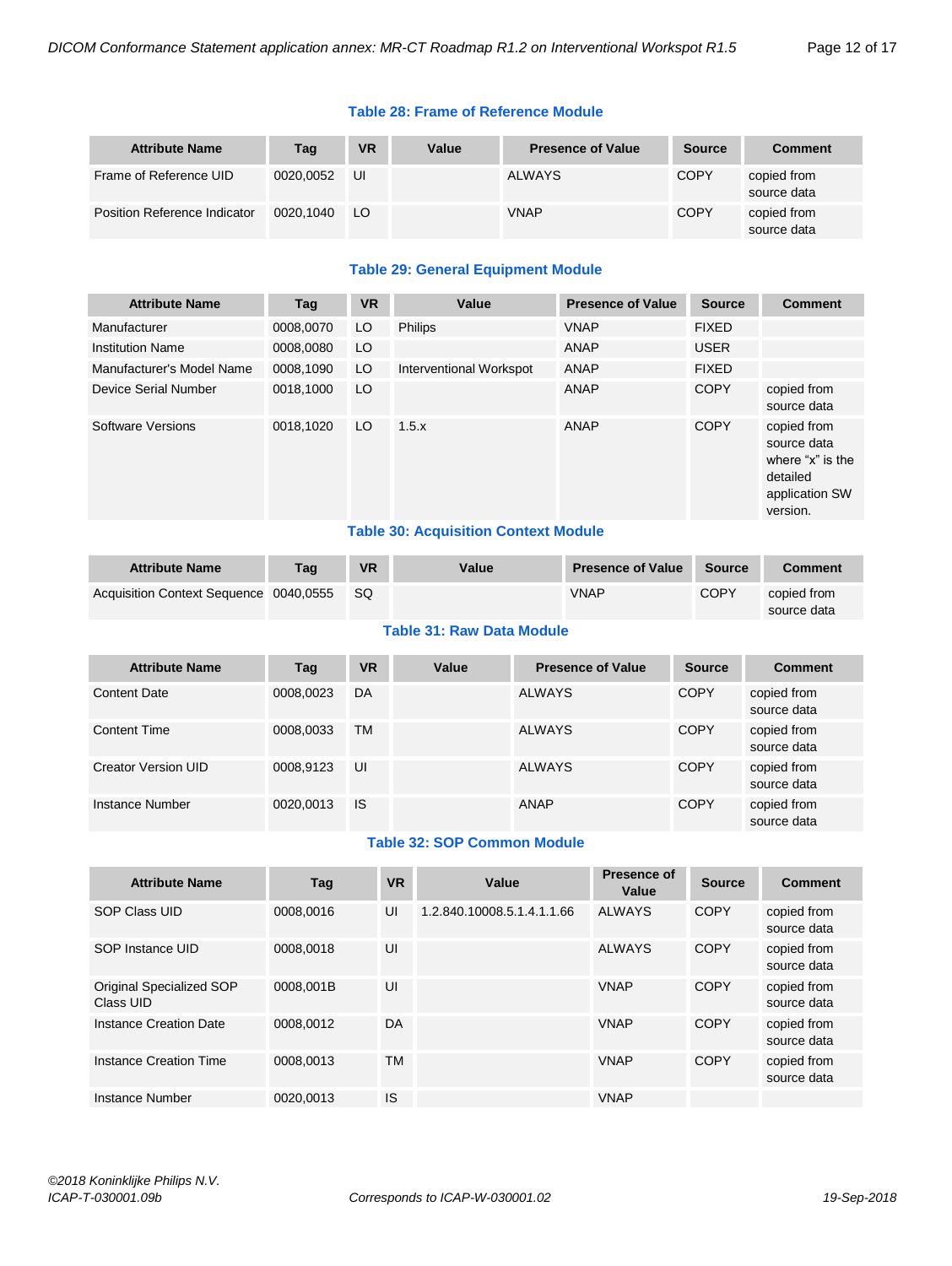#### <span id="page-12-0"></span>**2.1.2.4. Secondary Capture Image Storage SOP class**

#### **Table 33: IOD of Created Secondary Capture Image Storage SOP Class Instances**

| <b>Information Entity</b> | <b>Module</b>                   | <b>Presence Of Module</b> |
|---------------------------|---------------------------------|---------------------------|
| Patient                   | <b>Patient Module</b>           | ALWAYS                    |
| Study                     | <b>General Study Module</b>     | ALWAYS                    |
| <b>Series</b>             | <b>General Series Module</b>    | ALWAYS                    |
| Equipment                 | <b>General Equipment Module</b> | CONDITIONAL               |
|                           | <b>SC Equipment Module</b>      | ALWAYS                    |
| Image                     | General Image Module            | ALWAYS                    |
|                           | Image Pixel Module              | <b>ALWAYS</b>             |
|                           | SOP Common Module               | <b>ALWAYS</b>             |

#### **Table 34: Patient Module**

| <b>Attribute Name</b> | Tag       | <b>VR</b> | Value | <b>Presence of Value</b> | <b>Source</b> | <b>Comment</b>             |
|-----------------------|-----------|-----------|-------|--------------------------|---------------|----------------------------|
| Patient's Name        | 0010,0010 | <b>PN</b> |       | <b>ALWAYS</b>            | <b>COPY</b>   | copied from source<br>data |
| Patient ID            | 0010.0020 | LO        |       | <b>ALWAYS</b>            | <b>COPY</b>   | copied from source<br>data |
| Patient's Birth Date  | 0010,0030 | DA        |       | <b>ALWAYS</b>            | <b>COPY</b>   | copied from source<br>data |
| Patient's Sex         | 0010,0040 | <b>CS</b> |       | <b>ALWAYS</b>            | <b>COPY</b>   | copied from source<br>data |

#### **Table 35: General Study Module**

| <b>Attribute Name</b>      | Tag       | <b>VR</b> | Value | <b>Presence of Value</b> | <b>Source</b> | <b>Comment</b>             |
|----------------------------|-----------|-----------|-------|--------------------------|---------------|----------------------------|
| <b>Study Date</b>          | 0008,0020 | DA        |       | <b>ALWAYS</b>            | <b>COPY</b>   | copied from source<br>data |
| <b>Study Time</b>          | 0008.0030 | <b>TM</b> |       | <b>ALWAYS</b>            | <b>COPY</b>   | copied from source<br>data |
| <b>Accession Number</b>    | 0008.0050 | <b>SH</b> |       | <b>VNAP</b>              |               |                            |
| Referring Physician's Name | 0008,0090 | <b>PN</b> |       | <b>VNAP</b>              | <b>COPY</b>   | copied from source<br>data |
| Study Instance UID         | 0020.000D | UI        |       | <b>ALWAYS</b>            | <b>COPY</b>   | copied from source<br>data |
| Study ID                   | 0020.0010 | <b>SH</b> |       | <b>ALWAYS</b>            | <b>COPY</b>   | copied from source<br>data |

#### **Table 36: General Series Module**

| <b>Attribute Name</b> | Tag       | <b>VR</b> | Value | <b>Presence of Value</b> | <b>Source</b> | <b>Comment</b>             |
|-----------------------|-----------|-----------|-------|--------------------------|---------------|----------------------------|
| Series Date           | 0008,0021 | DA        |       | <b>ALWAYS</b>            | <b>COPY</b>   | copied from source<br>data |
| Series Time           | 0008,0031 | TM        |       | <b>ALWAYS</b>            | <b>COPY</b>   | copied from source<br>data |
| Modality              | 0008,0060 | <b>CS</b> |       | <b>ALWAYS</b>            | <b>COPY</b>   | copied from source<br>data |
| Series Instance UID   | 0020,000E | UI        |       | <b>ALWAYS</b>            | <b>COPY</b>   | copied from source<br>data |
| Series Number         | 0020,0011 | IS        |       | <b>VNAP</b>              | <b>COPY</b>   | copied from source<br>data |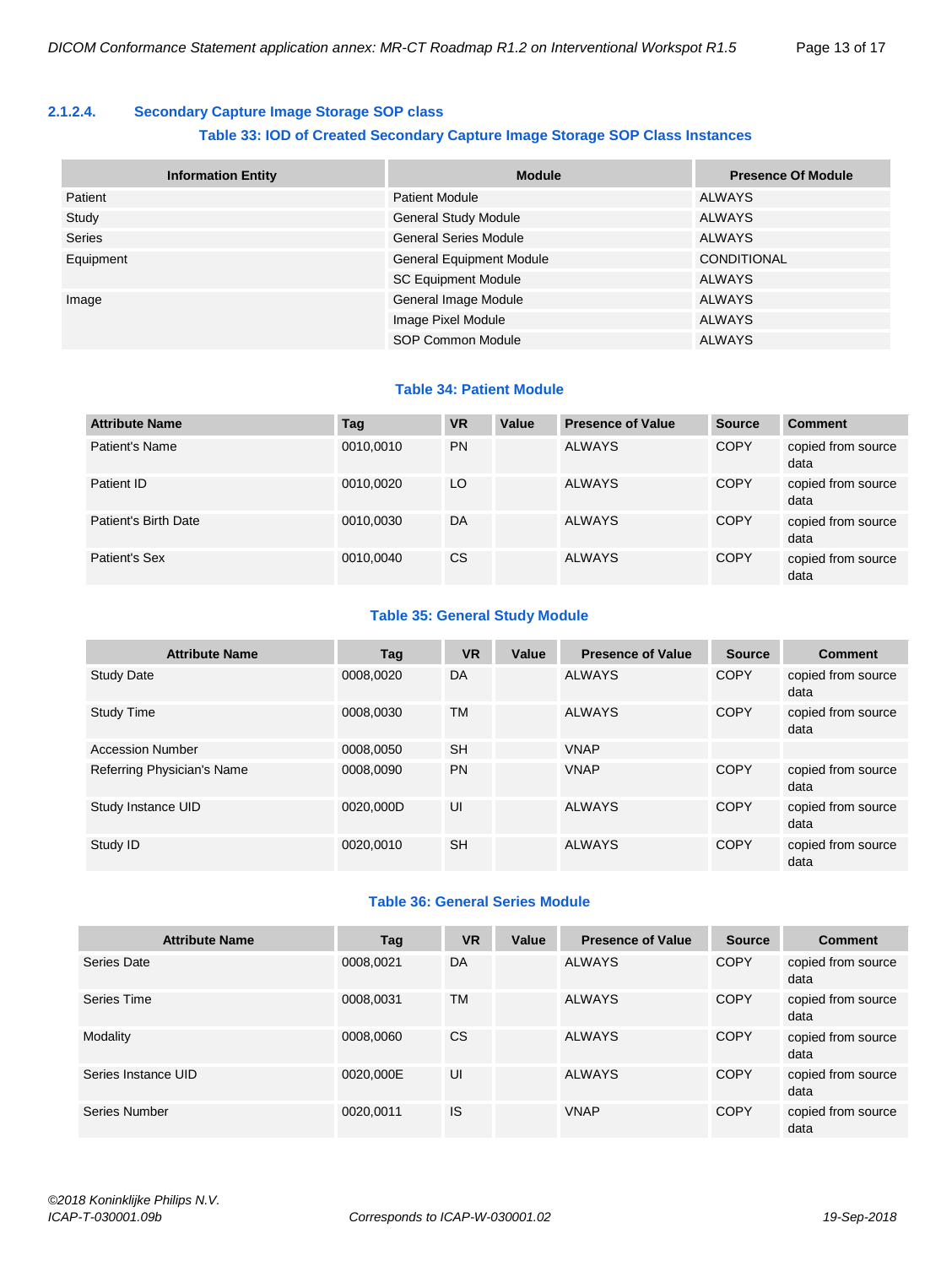| <b>Related Series Sequence</b>      | 0008.1250 | SQ | <b>VNAP</b>  |  |
|-------------------------------------|-----------|----|--------------|--|
| >Study Instance UID                 | 0020.000D | UI | ALWAYS       |  |
| >Series Instance UID                | 0020.000E | UI | ALWAYS       |  |
| >Purpose of Reference Code Sequence | 0040.A170 | SQ | <b>EMPTY</b> |  |

#### **Table 37: General Equipment Module**

| <b>Attribute Name</b>     | Tag       | <b>VR</b> | Value                          | <b>Presence of Value</b> | <b>Source</b> | <b>Comment</b>                                          |
|---------------------------|-----------|-----------|--------------------------------|--------------------------|---------------|---------------------------------------------------------|
| Manufacturer              | 0008,0070 |           | <b>Philips</b>                 | <b>VNAP</b>              |               |                                                         |
| <b>Station Name</b>       | 0008,1010 | <b>SH</b> |                                | <b>ANAP</b>              |               |                                                         |
| Manufacturer's Model Name | 0008.1090 | LO.       | Interventional Workspot ALWAYS |                          | <b>FIXED</b>  |                                                         |
| Software Versions         | 0018.1020 | LO.       | 1.5.x                          | <b>ALWAYS</b>            | <b>FIXED</b>  | where "x" is the<br>detailed application<br>SW version. |

#### **Table 38 : SC Equipment Module**

| <b>Attribute Name</b> | Tag       | <b>VR</b> | Value | <b>Presence of Value</b> | <b>Source</b> | <b>Comment</b> |
|-----------------------|-----------|-----------|-------|--------------------------|---------------|----------------|
| Modality              | 0008.0060 | <b>CS</b> |       | ANAP                     |               |                |
| Conversion Type       | 0008.0064 | <b>CS</b> | WSD   | <b>ALWAYS</b>            |               |                |

#### **Table 39: General Image Module**

| <b>Attribute Name</b>      | Tag       | <b>VR</b> | Value | <b>Presence of Value</b> | <b>Source</b> | <b>Comment</b> |
|----------------------------|-----------|-----------|-------|--------------------------|---------------|----------------|
| Instance Number            | 0020.0013 | IS        |       | <b>ALWAYS</b>            |               |                |
| <b>Patient Orientation</b> | 0020.0020 | <b>CS</b> |       | <b>VNAP</b>              |               |                |

#### **Table 40: Image Pixel Module**

| <b>Attribute Name</b>       | Tag       | <b>VR</b> | Value          | <b>Presence of Value</b> | <b>Source</b> | <b>Comment</b>             |
|-----------------------------|-----------|-----------|----------------|--------------------------|---------------|----------------------------|
| Samples per Pixel           | 0028,0002 | US.       |                | <b>ALWAYS</b>            |               |                            |
| Photometric Interpretation  | 0028,0004 | CS.       |                | <b>ALWAYS</b>            |               |                            |
| <b>Planar Configuration</b> | 0028,0006 | US.       |                | <b>ALWAYS</b>            |               |                            |
| <b>Rows</b>                 | 0028,0010 | US.       |                | <b>ALWAYS</b>            | <b>COPY</b>   | copied from<br>source data |
| Columns                     | 0028,0011 | US.       |                | <b>ALWAYS</b>            | <b>COPY</b>   | copied from<br>source data |
| <b>Bits Allocated</b>       | 0028,0100 | US.       | 8              | <b>ALWAYS</b>            |               |                            |
| <b>Bits Stored</b>          | 0028,0101 | US.       | 8              | <b>ALWAYS</b>            |               |                            |
| High Bit                    | 0028,0102 | US.       | $\overline{7}$ | <b>ALWAYS</b>            |               |                            |
| <b>Pixel Representation</b> | 0028,0103 | US.       | 0000           | <b>ALWAYS</b>            | <b>COPY</b>   | copied from<br>source data |
| <b>Pixel Data</b>           | 7FE0,0010 | OW/OB     |                | <b>ALWAYS</b>            | <b>COPY</b>   | copied from<br>source data |

#### **Table 41: SOP Common Module**

| <b>Attribute Name</b>  | Tag       | <b>VR</b> | Value                     | <b>Presence of Value</b> | <b>Source</b> | <b>Comment</b>             |
|------------------------|-----------|-----------|---------------------------|--------------------------|---------------|----------------------------|
| SOP Class UID          | 0008.0016 | UI        | 1.2.840.10008.5.1.4.1.1.7 | <b>ALWAYS</b>            | <b>FIXED</b>  |                            |
| SOP Instance UID       | 0008.0018 | UI        |                           | <b>ALWAYS</b>            | <b>COPY</b>   | copied from<br>source data |
| Instance Creation Date | 0008.0012 | DA        |                           | <b>ANAP</b>              | <b>COPY</b>   | copied from<br>source data |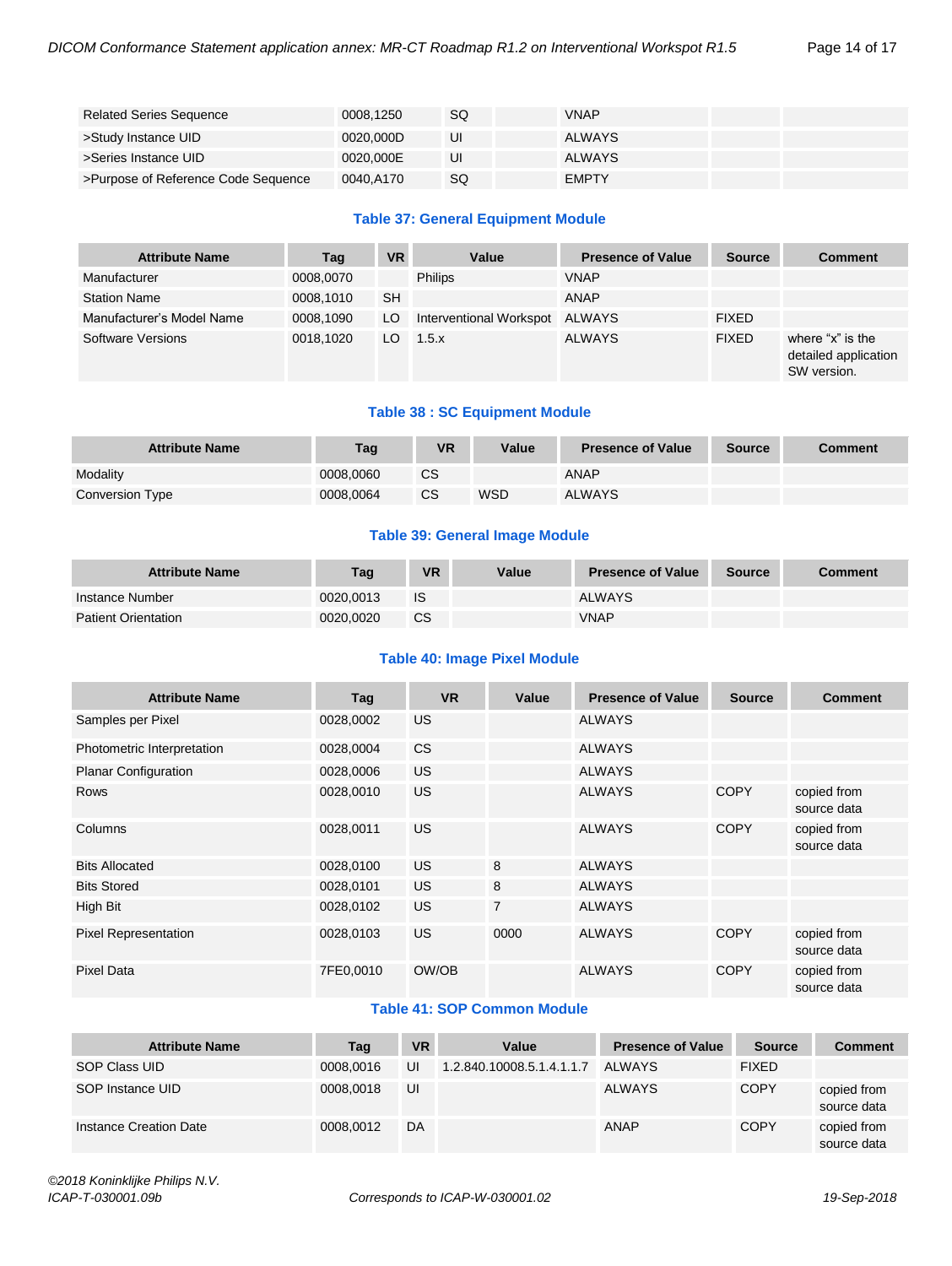| Instance Creation Time | 0008.0013 | TM   | <b>ANAP</b> | COPY        | copied from<br>source data |
|------------------------|-----------|------|-------------|-------------|----------------------------|
| Instance Number        | 0020.0013 | - IS | <b>ANAP</b> | <b>COPY</b> | copied from<br>source data |

#### <span id="page-14-0"></span>**2.1.2.5. Multiframe True Color Secondary Capture Image Storage SOP class**

#### **Table 42: IOD of Created Multiframe True Color Secondary Capture Image Storage SOP Class Instances**

| <b>Information Entity</b> | <b>Module</b>                        | <b>Presence Of Module</b> |
|---------------------------|--------------------------------------|---------------------------|
| Patient                   | <b>Patient Module</b>                | ALWAYS                    |
| Study                     | <b>General Study Module</b>          | ALWAYS                    |
| <b>Series</b>             | <b>General Series Module</b>         | ALWAYS                    |
| Equipment                 | <b>General Equipment Module</b>      | <b>CONDITIONAL</b>        |
|                           | <b>SC Equipment Module</b>           | ALWAYS                    |
| Image                     | General Image Module                 | ALWAYS                    |
|                           | Image Pixel Module                   | <b>ALWAYS</b>             |
|                           | Cine Module                          | <b>CONDITIONAL</b>        |
|                           | Multi-Frame Module                   | ALWAYS                    |
|                           | Multi-Frame Functional Groups Module | <b>OPTIONAL</b>           |
|                           | SC Multi-frame Image Module          | ALWAYS                    |
|                           | SOP Common Module                    | <b>ALWAYS</b>             |

#### **Table 43: Patient Module**

| <b>Attribute Name</b> | Tag       | <b>VR</b> | Value | <b>Presence of</b><br>Value | <b>Source</b> | <b>Comment</b>          |
|-----------------------|-----------|-----------|-------|-----------------------------|---------------|-------------------------|
| Patient's Name        | 0010,0010 | <b>PN</b> |       | VNAP                        | <b>COPY</b>   | copied from source data |
| Patient ID            | 0010,0020 | LO        |       | <b>VNAP</b>                 | <b>COPY</b>   | copied from source data |
| Patient's Birth Date  | 0010,0030 | DA        |       | <b>VNAP</b>                 | <b>COPY</b>   | copied from source data |
| Patient's Sex         | 0010,0040 | CS        |       | <b>VNAP</b>                 | <b>COPY</b>   | copied from source data |

#### **Table 44: General Study Module**

| <b>Attribute Name</b>      | Tag       | <b>VR</b> | Value | <b>Presence of</b><br>Value | <b>Source</b> | <b>Comment</b>          |
|----------------------------|-----------|-----------|-------|-----------------------------|---------------|-------------------------|
| <b>Study Date</b>          | 0008,0020 | DA        |       | <b>VNAP</b>                 | <b>COPY</b>   | copied from source data |
| <b>Study Time</b>          | 0008,0030 | TM        |       | <b>VNAP</b>                 | <b>COPY</b>   | copied from source data |
| <b>Accession Number</b>    | 0008,0050 | <b>SH</b> |       | <b>VNAP</b>                 |               |                         |
| Referring Physician's Name | 0008,0090 | <b>PN</b> |       | <b>VNAP</b>                 | <b>COPY</b>   | copied from source data |
| Study Instance UID         | 0020,000D | UI        |       | <b>ALWAYS</b>               | <b>COPY</b>   | copied from source data |
| Study ID                   | 0020,0010 | <b>SH</b> |       | <b>VNAP</b>                 | <b>COPY</b>   | copied from source data |

#### **Table 45: General Series Module**

| <b>Attribute Name</b>          | Tag       | VR        | Value | <b>Presence of</b><br>Value | <b>Source</b> | <b>Comment</b>          |
|--------------------------------|-----------|-----------|-------|-----------------------------|---------------|-------------------------|
| Series Date                    | 0008,0021 | DA        |       | ANAP                        | <b>COPY</b>   | copied from source data |
| Series Time                    | 0008.0031 | <b>TM</b> |       | ANAP                        | <b>COPY</b>   | copied from source data |
| Modality                       | 0008,0060 | CS        |       | <b>ALWAYS</b>               | <b>COPY</b>   | copied from source data |
| Series Instance UID            | 0020,000E | UI        |       | <b>ALWAYS</b>               | <b>COPY</b>   | copied from source data |
| Series Number                  | 0020,0011 | <b>IS</b> |       | <b>ANAP</b>                 | <b>COPY</b>   | copied from source data |
| <b>Related Series Sequence</b> | 0008,1250 | <b>SQ</b> |       | <b>ANAP</b>                 |               |                         |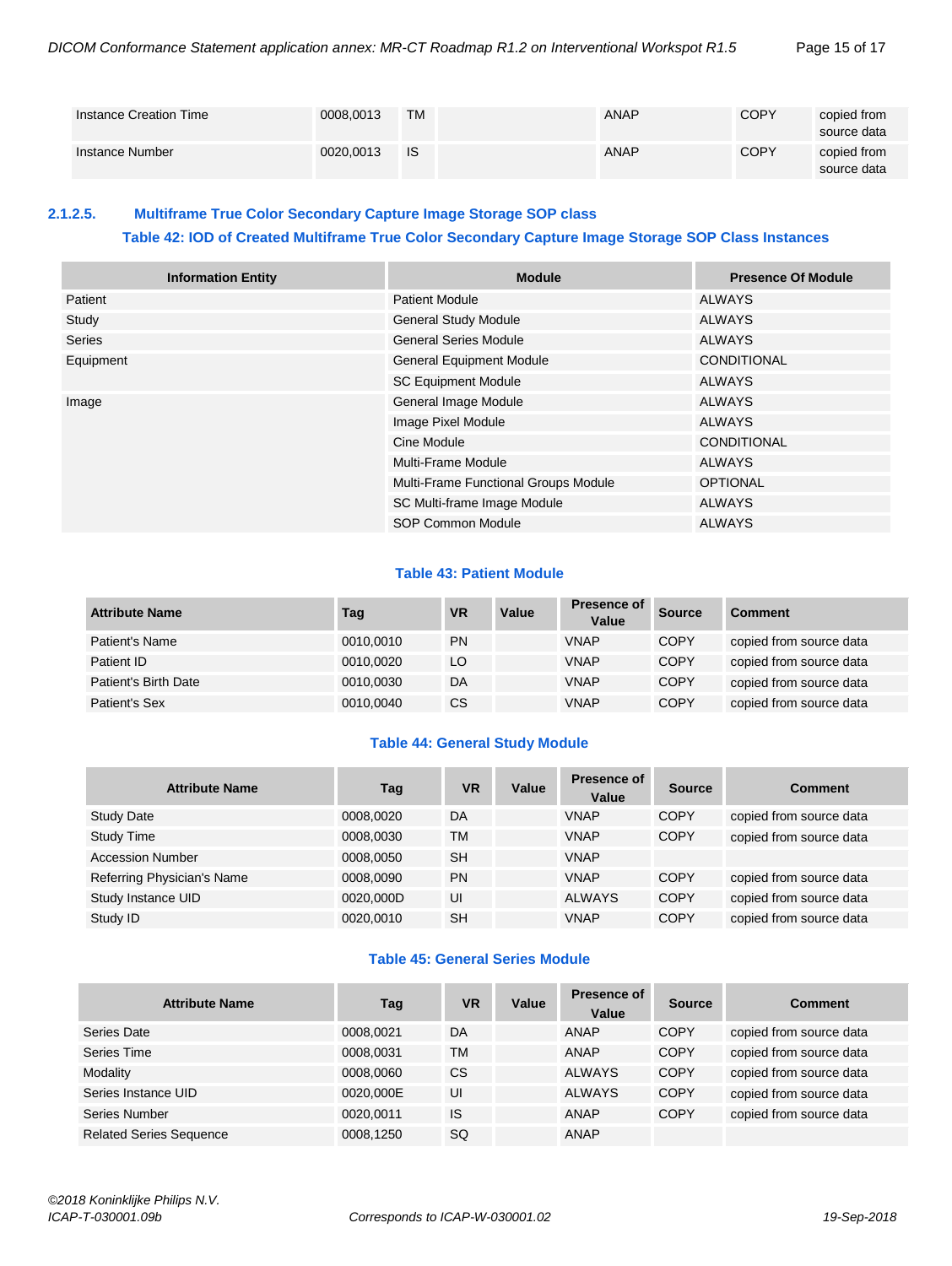| >Study Instance UID                 | 0020.000D | UI | <b>ALWAYS</b> |  |
|-------------------------------------|-----------|----|---------------|--|
| >Series Instance UID                | 0020.000E | UI | <b>ALWAYS</b> |  |
| >Purpose of Reference Code Sequence | 0040.A170 | SQ | <b>VNAP</b>   |  |

#### **Table 46: General Equipment Module**

| <b>Attribute Name</b>     | Tag       | <b>VR</b> | Value                   | <b>Presence of</b><br>Value | <b>Source</b> | <b>Comment</b>                                       |
|---------------------------|-----------|-----------|-------------------------|-----------------------------|---------------|------------------------------------------------------|
| Manufacturer              | 0008.0070 | LO        | <b>Philips</b>          | <b>VNAP</b>                 | <b>COPY</b>   | copied from source data                              |
| <b>Station Name</b>       | 0008.1010 | <b>SH</b> |                         | ANAP                        |               |                                                      |
| Manufacturer's Model Name | 0008.1090 | LO        | Interventional Workspot | ANAP                        | <b>FIXED</b>  |                                                      |
| Software Versions         | 0018.1020 | LO.       | 1.5.x                   | <b>ANAP</b>                 | <b>FIXED</b>  | where "x" is the detailed<br>application SW version. |

#### **Table 47 : SC Equipment Module**

| <b>Attribute Name</b> | Tag       | <b>VR</b> | Value      | <b>Presence of</b><br><b>Value</b> | Source | Comment |
|-----------------------|-----------|-----------|------------|------------------------------------|--------|---------|
| Modality              | 0008.0060 | <b>CS</b> |            | ANAP                               |        |         |
| Conversion Type       | 0008.0064 | <b>CS</b> | <b>WSD</b> | <b>ALWAYS</b>                      |        |         |

#### **Table 48: General Image Module**

| <b>Attribute Name</b>      | Tag       | VR            | Value | <b>Presence</b><br>of Value | <b>Source</b> | Comment |
|----------------------------|-----------|---------------|-------|-----------------------------|---------------|---------|
| Instance Number            | 0020.0013 | <b>IS</b>     |       | <b>VNAP</b>                 |               |         |
| <b>Patient Orientation</b> | 0020.0020 | <sub>CS</sub> |       | <b>VNAP</b>                 |               |         |
| Burned in Annotation       | 0028.0301 | <b>CS</b>     |       | <b>ANAP</b>                 |               |         |

#### **Table 49: Image Pixel Module**

| <b>Attribute Name</b>       | Tag       | <b>VR</b> | Value          | <b>Presence</b><br>of Value | <b>Source</b> | <b>Comment</b>          |
|-----------------------------|-----------|-----------|----------------|-----------------------------|---------------|-------------------------|
| Samples per Pixel           | 0028,0002 | US        |                | <b>ALWAYS</b>               |               |                         |
| Photometric Interpretation  | 0028,0004 | CS.       |                | <b>ALWAYS</b>               |               |                         |
| <b>Planar Configuration</b> | 0028,0006 | US.       |                | <b>ALWAYS</b>               |               |                         |
| Rows                        | 0028,0010 | US.       |                | <b>ALWAYS</b>               | <b>COPY</b>   | copied from source data |
| Columns                     | 0028,0011 | US.       |                | <b>ALWAYS</b>               | <b>COPY</b>   | copied from source data |
| <b>Bits Allocated</b>       | 0028,0100 | US        | 8              | <b>ALWAYS</b>               |               |                         |
| <b>Bits Stored</b>          | 0028,0101 | US.       | 8              | <b>ALWAYS</b>               |               |                         |
| High Bit                    | 0028,0102 | US        | $\overline{7}$ | <b>ALWAYS</b>               |               |                         |
| <b>Pixel Representation</b> | 0028.0103 | US.       | 0000           | <b>ALWAYS</b>               | <b>COPY</b>   | copied from source data |
| Pixel Data                  | 7FE0.0010 | OW/OB     |                | <b>ALWAYS</b>               | <b>COPY</b>   | copied from source data |

#### **Table 50: Cine Module**

| <b>Attribute Name</b> | Tag       | <b>VR</b> | Value | <b>Presence</b><br>of Value | Source      | Comment                 |
|-----------------------|-----------|-----------|-------|-----------------------------|-------------|-------------------------|
| Frame Time            | 0018.1063 | DS        |       | <b>ALWAYS</b>               | <b>COPY</b> | copied from source data |